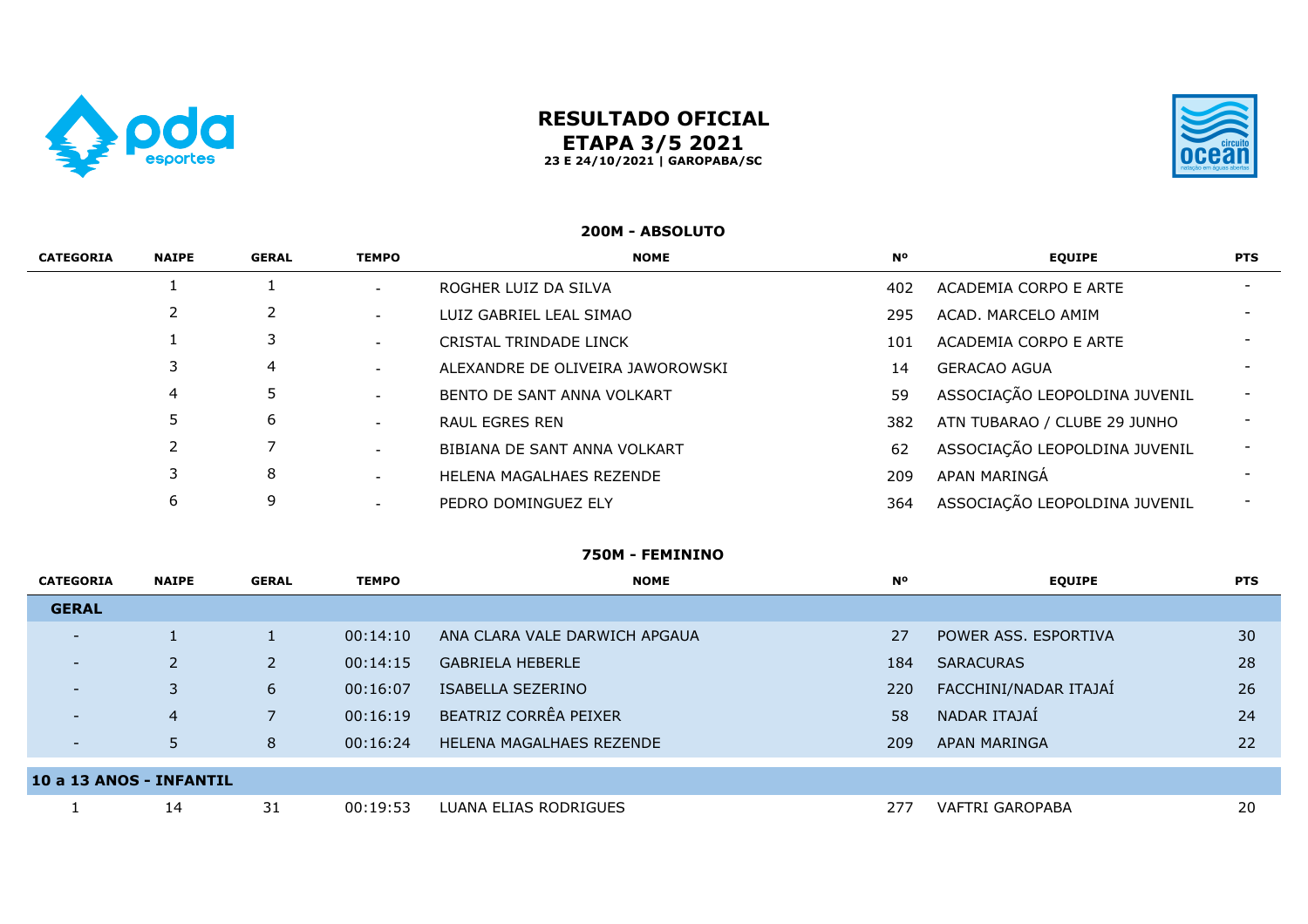| $\overline{2}$ | 15                           | 37 | 00:21:16 | LUÍSA MARTINS DA SILVA               | 292 | ATN TUBARAO / CLUBE DE CAMPO | 18 |
|----------------|------------------------------|----|----------|--------------------------------------|-----|------------------------------|----|
| 3              | 21                           | 43 | 00:22:28 | PIETRA ELIAS RODRIGUES               | 368 | <b>VAFTRI GAROPABA</b>       | 16 |
| 4              | 27                           | 53 | 00:25:39 | MANUELLA DOS REIS BUTTENBENDER       | 299 | MEDLEY ACADEMIA              | 14 |
|                | <b>17 a 19 ANOS - JUNIOR</b> |    |          |                                      |     |                              |    |
| $\mathbf{1}$   | 26                           | 52 | 00:24:54 | KAIANE AZOLINI DEFENDI               | 255 | MEDLEY ACADEMIA              | 20 |
|                | <b>20 a 24 ANOS - SENIOR</b> |    |          |                                      |     |                              |    |
| 1              | 6                            | 9  | 00:16:36 | ANA COSTA MIGUEL                     | 28  | GANA/ELASE                   | 20 |
| 2              | $\overline{7}$               | 13 | 00:17:03 | NATALIA MEDEIROS TEIXEIRA            | 345 | GANA/ELASE                   | 18 |
| 3              | 24                           | 48 | 00:23:53 | CINTIA DOS SANTOS FAGUNDES CARDOSO   | 93  | ATN TUBARAO / SUPERAÇAO      | 16 |
| 4              | 25                           | 49 | 00:23:55 | ANA LUIZA REBELLO                    | 32  | SEM EQUIPE                   | 14 |
|                | 25 a 29 ANOS - MASTER I      |    |          |                                      |     |                              |    |
| $\mathbf{1}$   | 19                           | 41 | 00:22:26 | JULY FELISBINO FERNANDES             | 254 | ATN TUBARAO / CLUBE 29 JUNHO | 20 |
| 2              | 33                           | 68 | 00:28:40 | <b>JACKELINE MORAES</b>              | 223 | CAIXEIROS VIAJANTES          | 18 |
| 3              | 36                           | 75 | 00:31:43 | DAIANA CORREA SILVEIRA               | 108 | GANA/ELASE                   | 16 |
|                | 30 a 34 ANOS - MASTER II     |    |          |                                      |     |                              |    |
| 1              | 9                            | 18 | 00:17:52 | <b>CRISTINE FLACH</b>                | 105 | JAMES TRAINING TEAM          | 20 |
| $\overline{2}$ | 17                           | 39 | 00:21:47 | RENATA MURARA VIEIRA                 | 386 | TREINO TRAVESSIAS            | 18 |
| 3              | 23                           | 47 | 00:23:10 | PATRÍCIA LIMA DE SOUSA OLIVEIRA REIS | 356 | MAMPITUBA                    | 16 |
|                | 35 a 39 ANOS - MASTER III    |    |          |                                      |     |                              |    |
| $\mathbf{1}$   | 11                           | 22 | 00:18:35 | CAMILA KUMINEK DE AMORIM             | 69  | <b>SEM EQUIPE</b>            | 20 |
| $\overline{2}$ | 30                           | 61 | 00:26:47 | TATIANI CRISTINA DE OLIVEIRA         | 425 | GANA/ELASE                   | 18 |
|                | 40 a 44 ANOS - MASTER IV     |    |          |                                      |     |                              |    |
| 1              | 20                           | 42 | 00:22:27 | THATIANA LOPES MAGALHAES REZENDE     | 427 | <b>TREINO TRAVESSIAS</b>     | 20 |
| 2              | 29                           | 60 | 00:26:30 | ANE BEATRIZ SANCHES ABRAÃO           | 38  | AQUÁTICOS/R&M ASS. ESPORTIVA | 18 |
| 3              | 31                           | 63 | 00:26:59 | MARIA INEZ ARANTES                   | 313 | <b>TREINO TRAVESSIAS</b>     | 16 |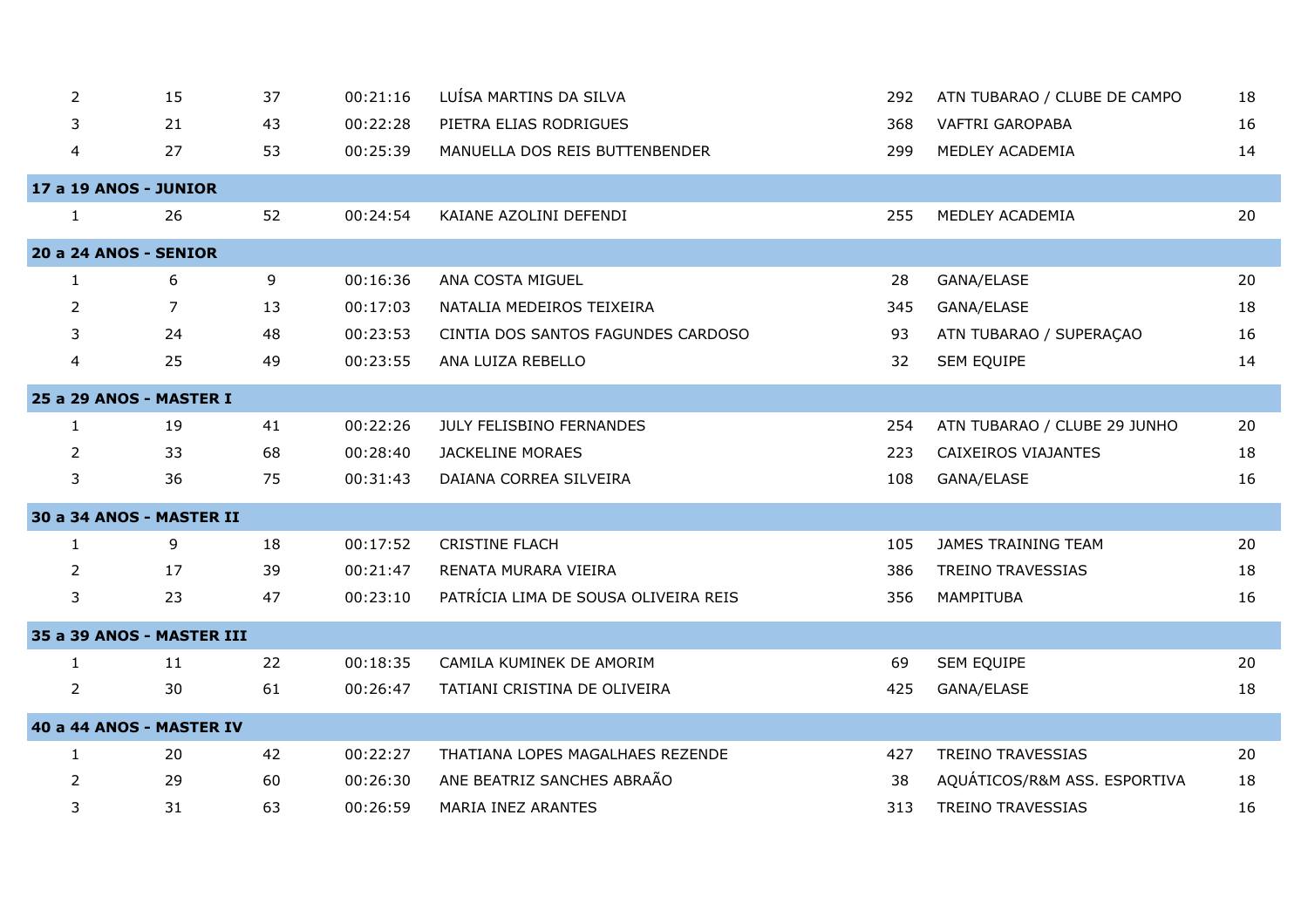|                | 45 a 49 ANOS - MASTER V    |    |          |                                     |     |                               |    |
|----------------|----------------------------|----|----------|-------------------------------------|-----|-------------------------------|----|
|                | 10                         | 21 | 00:18:18 | <b>KARINA GROCH</b>                 | 256 | ACADEMIA CORPO E ARTE         | 20 |
| 2              | 12                         | 26 | 00:19:11 | LAURA ORMAZABAL MOURA               | 262 | ASSOCIAÇÃO LEOPOLDINA JUVENIL | 18 |
| 3              | 16                         | 38 | 00:21:46 | DANIELA AGOSTINO                    | 113 | POWER ASS. ESPORTIVA          | 16 |
| 4              | 18                         | 40 | 00:22:25 | <b>CILENA GUNTZEL</b>               | 91  | GANA/ELASE                    | 14 |
| 5.             | 28                         | 59 | 00:26:27 | LAUREN ELLWANGER MAGUETA            | 265 | <b>VAFTRI GAROPABA</b>        | 12 |
|                | 50 a 54 ANOS - MASTER VI   |    |          |                                     |     |                               |    |
|                | 8                          | 16 | 00:17:35 | DÉBORA GONÇALVES GUIMARÃES          | 117 | POWER ASS. ESPORTIVA          | 20 |
| $\overline{2}$ | 37                         | 78 | 00:35:33 | NÃO IDENTIFICADO                    | 228 | SEM EQUIPE                    | 18 |
|                | 55 a 59 ANOS - MASTER VII  |    |          |                                     |     |                               |    |
|                | 13                         | 27 | 00:19:23 | NOELI SANTOS BONFIM DUTRA           | 350 | TREINO E TRAVESSIA            | 20 |
| $\overline{2}$ | 22                         | 44 | 00:22:52 | MARCIA FERREIRA MEDEIROS            | 302 | GANA/ELASE                    | 18 |
|                | 60 a 64 ANOS - MASTER VIII |    |          |                                     |     |                               |    |
|                | 32                         | 66 | 00:27:54 | MARIA ISABEL VERÍSSIMO CASAGRANDA   | 314 | AQUÁTICOS/R&M ASS. ESPORTIVA  | 20 |
|                | 65 a 69 ANOS - MASTER IX   |    |          |                                     |     |                               |    |
|                | 35                         | 74 | 00:30:57 | IVANIA DEL ROSARIO LARIOS EUSTAQUIO | 452 | ACADEMIA VIDA ATIVA           | 20 |
|                | 70+ ANOS - MASTER X        |    |          |                                     |     |                               |    |
|                | 34                         | 71 | 00:29:01 | ROSA LUCIA SEVERINO                 | 405 | ASSOCIAÇÃO LEOPOLDINA JUVENIL | 20 |

## **750M - MASCULINO**

| <b>CATEGORIA</b>         | <b>NAIPE</b> | <b>GERAL</b> | <b>TEMPO</b> | <b>NOME</b>                  | <b>No</b> | <b>EQUIPE</b>        | <b>PTS</b> |
|--------------------------|--------------|--------------|--------------|------------------------------|-----------|----------------------|------------|
| <b>GERAL</b>             |              |              |              |                              |           |                      |            |
|                          |              |              | 00:15:57     | CESAR AUGUSTO CARVALHO FERES | 88        | CLUBE CURITIBANO     | 30         |
| $\overline{\phantom{a}}$ |              | 4            | 00:16:01     | MARTIN PAGANO BIOSCA         | 323       | GANA/ELASE           | 28         |
| -                        |              |              | 00:16:05     | ALESSANDRO RAMOS CRIVELATTO  | 10        | <b>CHITANOGLOSS</b>  | 26         |
| $\overline{\phantom{0}}$ | 4            | 10           | 00:16:44     | EDERSON LAURINDO             | 132       | POWER ASS, ESPORTIVA | 24         |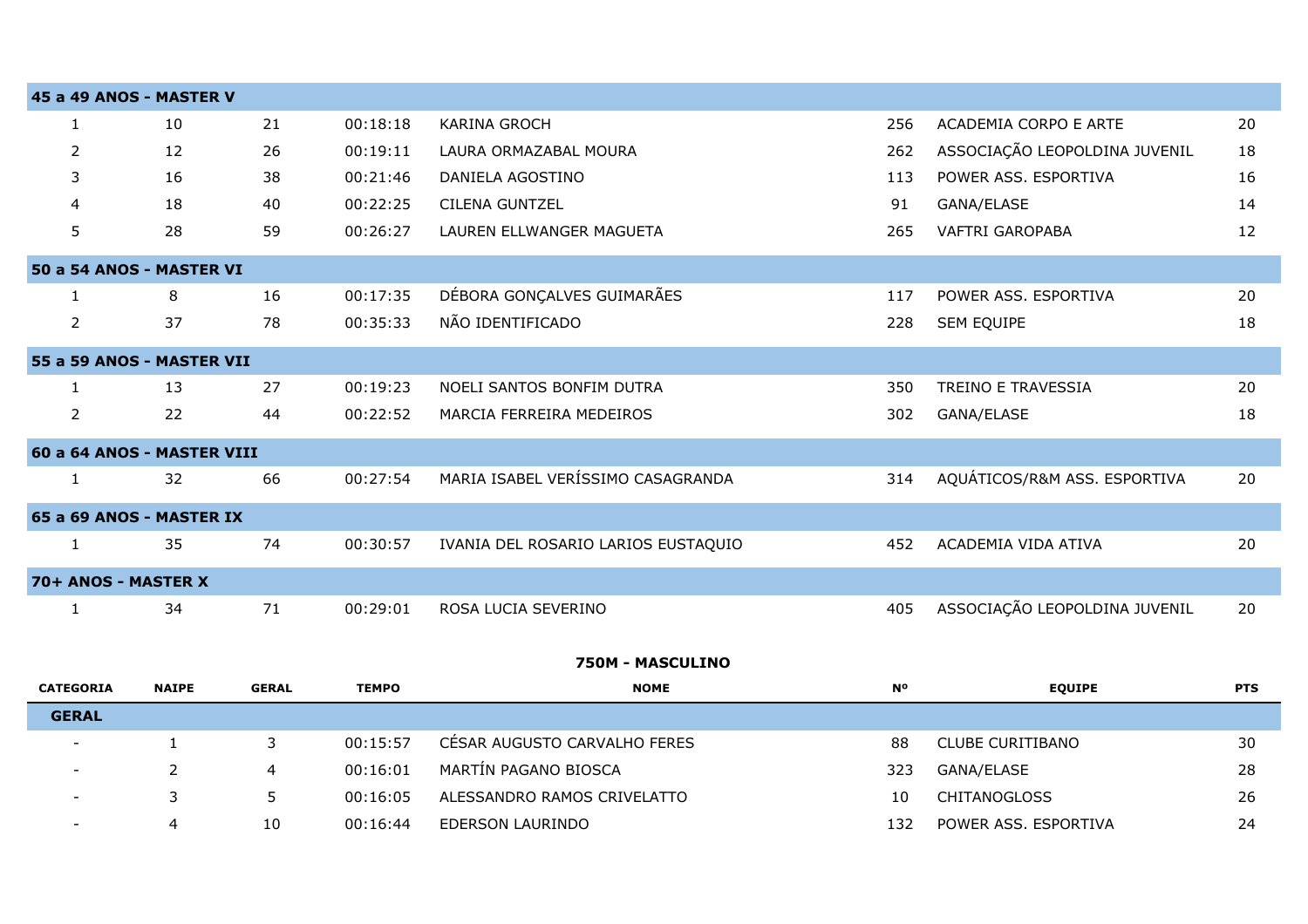|                | 5                            | 11 | 00:16:52 | JORGE LUCAS GUIMARAES SILVA      | 237 | SEM EQUIPE                    | 22 |
|----------------|------------------------------|----|----------|----------------------------------|-----|-------------------------------|----|
|                | 10 a 13 ANOS - INFANTIL      |    |          |                                  |     |                               |    |
| $\mathbf{1}$   | 9                            | 17 | 00:17:47 | FILIPE PIGATTO XAVIER DA SILVA   | 172 | ASSOCIAÇÃO LEOPOLDINA JUVENIL | 20 |
| 2              | 22                           | 36 | 00:21:07 | BRUNO CARDOSO POSSENTI           | 66  | ATN TUBARAO / CLUBE DE CAMPO  | 18 |
| 3              | 35                           | 67 | 00:28:24 | FREDERICO LIDORIO MAHL           | 177 | ATN TUBARAO / CLUBE DE CAMPO  | 16 |
|                | 14 a 16 ANOS - JUVENIL       |    |          |                                  |     |                               |    |
| $\mathbf{1}$   | 13                           | 24 | 00:18:51 | RAFAEL MATOS ROCHA               | 375 | ATN TUBARAO / CLUBE DE CAMPO  | 20 |
| $\overline{2}$ | 24                           | 46 | 00:23:09 | GUSTAVO ALEX AZOLINI DEFENDI     | 199 | MEDLEY ACADEMIA               | 18 |
| 3              | 31                           | 58 | 00:26:18 | PABLO HENRIQUE GOBBO KRABBE      | 354 | MEDLEY ACADEMIA               | 16 |
|                | 17 a 19 ANOS - JUNIOR        |    |          |                                  |     |                               |    |
| $\mathbf{1}$   | 11                           | 20 | 00:18:08 | RAFAEL SANTOS GASPERI            | 377 | POWER ASS. ESPORTIVA          | 20 |
| $\overline{2}$ | 30                           | 57 | 00:26:15 | <b>GUSTAVO PEDROSO FERNANDES</b> | 204 | <b>SPORT CENTER</b>           | 18 |
|                | <b>20 a 24 ANOS - SENIOR</b> |    |          |                                  |     |                               |    |
| $\mathbf{1}$   | 12                           | 23 | 00:18:47 | GUSTAVO ESMERALDINO FIRMINO      | 200 | ATN TUBARAO / SUPERACAO       | 20 |
|                | 25 a 29 ANOS - MASTER I      |    |          |                                  |     |                               |    |
| $\mathbf{1}$   | 15                           | 28 | 00:19:24 | MATHEUS PEPPELER DE SOUZA        | 329 | ATN TUBARAO / CLUBE 29 JUNHO  | 20 |
| 2              | 23                           | 45 | 00:22:53 | PEDRO ERNESTO AMARAL DOS SANTOS  | 365 | CAIXEIROS VIAJANTES           | 18 |
| 3              | 26                           | 51 | 00:24:03 | <b>GUILHERME "SARACURAS"</b>     | 192 | <b>SARACURAS</b>              | 16 |
|                | 30 a 34 ANOS - MASTER II     |    |          |                                  |     |                               |    |
| $\mathbf{1}$   | 8                            | 15 | 00:17:32 | DANIEL RAMOS DE ARAUJO           | 111 | TREINO TRAVESSIAS             | 20 |
| 2              | 17                           | 30 | 00:19:38 | ARTHUR ALVES SILVA               | 55  | SEM EQUIPE                    | 18 |
| 3              | 18                           | 32 | 00:20:18 | MARCO AURÉLIO ALIEVI             | 306 | MEDLEY ACADEMIA               | 16 |
| 4              | 19                           | 33 | 00:20:20 | DOUGLAS BRUCHADO                 | 129 | CORE ACADEMIA                 | 14 |
| 5              | 25                           | 50 | 00:23:59 | FELIPPE HONORATO                 | 166 | ATN TUBARAO / ACAD. VITAL     | 12 |
| 6              | 29                           | 56 | 00:26:10 | LUCAS RODRIGUES MACHADO          | 284 | CLUBE ALIANÇA                 | 10 |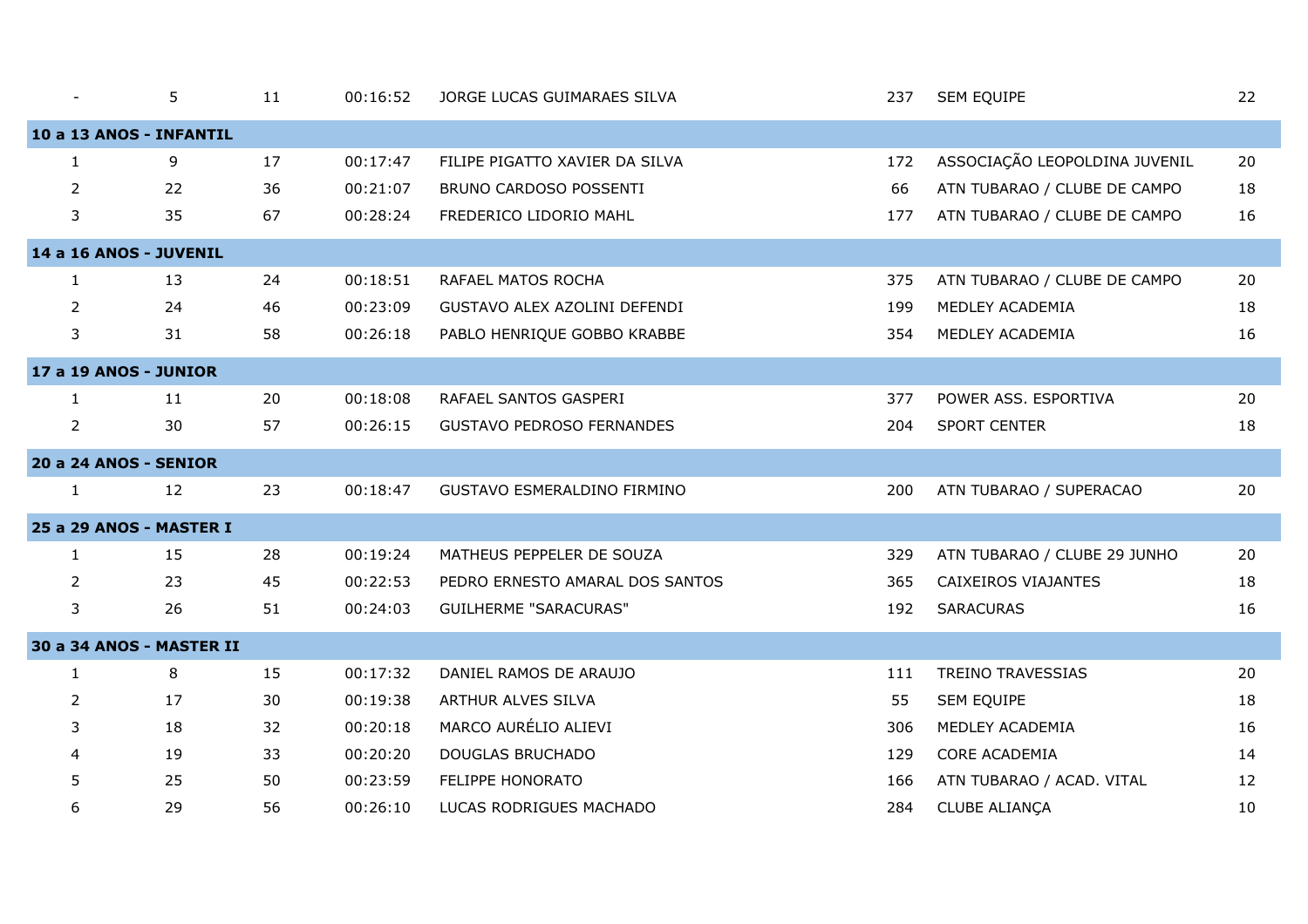|                | 35 a 39 ANOS - MASTER III |    |          |                                       |              |                              |    |
|----------------|---------------------------|----|----------|---------------------------------------|--------------|------------------------------|----|
| 1              | 6                         | 12 | 00:17:03 | THIAGO FERREIRA KUNTZER               | 428          | <b>CAVALARIA PMSC</b>        | 20 |
| $\overline{2}$ | 20                        | 34 | 00:20:44 | ROMULO LIMA RODRIGUES                 | 404          | VAFTRI GAROPABA              | 18 |
| 3              | 33                        | 64 | 00:27:32 | AFFONSO OLIVEIRA DOS SANTOS CONCEIÇÃO | 5            | MEDLEY ACADEMIA              | 16 |
| 4              | 36                        | 69 | 00:28:45 | THIAGO SILVA COSTA                    | 430          | MEDLEY ACADEMIA              | 14 |
| 5              | 39                        | 73 | 00:30:48 | MURILO BURIGO                         | 342          | <b>GANA / ENDURANCE ON</b>   | 12 |
| 6              | 43                        | 79 | 00:40:03 | JAWAD ZURBA RAHMAN                    | 226          | GANA/ELASE                   | 10 |
|                | 40 a 44 ANOS - MASTER IV  |    |          |                                       |              |                              |    |
| $\mathbf{1}$   | 10                        | 19 | 00:17:52 | EDUARDO DALLAGNOL                     | 139          | GANA/ELASE                   | 20 |
| $\overline{2}$ | 16                        | 29 | 00:19:28 | EDUARDO NASCIMENTO ABIB               | 143          | PERSONAL IMBITUBA            | 18 |
| 3              | 40                        | 76 | 00:32:41 | WAGNER MACHADO FELISBERTO             | 446          | ATN TUBARAO / CLUBE DE CAMPO | 16 |
| 4              | 41                        | 77 | 00:34:33 | SANDRO LUIS CAMPANHOLA                | 412          | MEDLEY ACADEMIA              | 14 |
|                | 45 a 49 ANOS - MASTER V   |    |          |                                       |              |                              |    |
| 1              | 21                        | 35 | 00:20:59 | ALEXANDRE LOPES MAGALHAES             | 17           | TREINO TRAVESSIAS            | 20 |
| $\overline{2}$ | 27                        | 54 | 00:25:40 | ROGERIO FRIAS DE ARAUJO OLIVEIRA      | 400          | <b>TREINO TRAVESSIAS</b>     | 18 |
| 3              | 38                        | 72 | 00:30:27 | CLAIR FERREIRA DE SOUZA               | 94           | SEM EQUIPE                   | 16 |
| 4              | 44                        | 81 | 00:46:28 | FABIANO ALENCASTRO MARIA              | 160          | MEDLEY ACADEMIA              | 14 |
|                | 50 a 54 ANOS - MASTER VI  |    |          |                                       |              |                              |    |
| $\mathbf{1}$   | 32                        | 62 | 00:26:54 | JOÃO FRANCISCO ANSCHAU DO AMARAL      | 231          | <b>SPORTCENTER</b>           | 20 |
|                | 55 a 59 ANOS - MASTER VII |    |          |                                       |              |                              |    |
| 1              | 7                         | 14 | 00:17:25 | NILTON DE OLIVEIRA SANTOS FILHO       | 349          | POWER ASS. ESPORTIVA         | 20 |
| 2              | 28                        | 55 | 00:25:54 | ALCIDES REBELLO                       | 7            | SEM EQUIPE                   | 18 |
| 3              | 34                        | 65 | 00:27:51 | <b>EDMILSON FOGAÇA</b>                | 134          | <b>ATN TUBARAO</b>           | 16 |
| 4              | 37                        | 70 | 00:28:55 | JORGE LUIS BRAGE NOZARI               | 238          | OSÓRIO                       | 14 |
| 5              | 42                        | 79 | 00:35:57 | ABEL BATISTA ANTONIETTI               | $\mathbf{1}$ | AQUÁTICOS/R&M ASS. ESPORTIVA | 12 |
| 6              | 43                        | 80 | 00:40:09 | EDSON RUI CASTILHO                    | 137          | GANA/ELASE                   | 10 |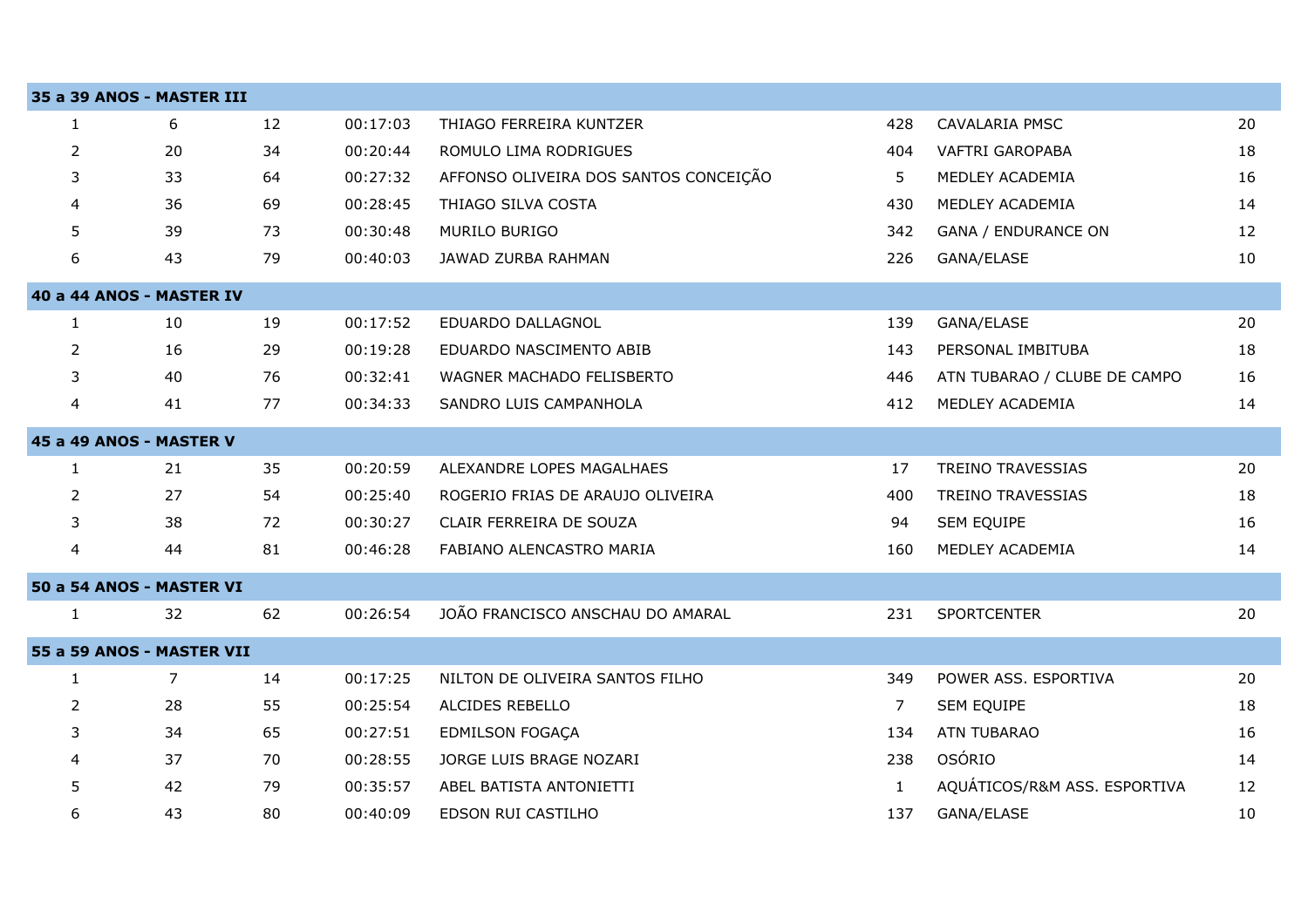| 60 a 64 ANOS - MASTER VIII   |                |              |              |                                |                |                              |            |
|------------------------------|----------------|--------------|--------------|--------------------------------|----------------|------------------------------|------------|
| $\mathbf{1}$                 | 14             | 25           | 00:19:04     | EDUARDO ROCHA GONZAGA          | 144            | ATN TUBARAO / CLUBE DE CAMPO | 20         |
|                              |                |              |              |                                |                |                              |            |
|                              |                |              |              | 1.500M - FEMININO              |                |                              |            |
| <b>CATEGORIA</b>             | <b>NAIPE</b>   | <b>GERAL</b> | <b>TEMPO</b> | <b>NOME</b>                    | N <sub>o</sub> | <b>EQUIPE</b>                | <b>PTS</b> |
| <b>GERAL</b>                 |                |              |              |                                |                |                              |            |
|                              | $\mathbf{1}$   | 16           | 00:26:25     | GABRIELE CASAGRANDE DOS SANTOS | 185            | JOINVILLE NATAÇÃO            | 30         |
|                              | $\overline{2}$ | 22           | 00:27:06     | ANITA MORAES GARCIA            | 42             | ATN TUBARAO / CLUBE DE CAMPO | 28         |
|                              | 3              | 23           | 00:27:09     | ELOISA AVELINO DE OLIVEIRA     | 150            | ATN TUBARÃO / CLUBE DE CAMPO | 26         |
|                              | $\overline{4}$ | 24           | 00:27:15     | ANGELA FIELDMAN                | 40             | <b>TREINO TRAVESSIAS</b>     | 24         |
|                              | 5.             | 42           | 00:29:05     | <b>CINARA PALHARES</b>         | 92             | <b>TREINO TRAVESSIAS</b>     | 22         |
| 10 a 13 ANOS - INFANTIL      |                |              |              |                                |                |                              |            |
| $\mathbf{1}$                 | 17             | 94           | 00:34:19     | LETÍCIA AVELINO GRANDO         | 269            | ATN TUBARAO / CLUBE 29 JUNHO | 20         |
| 2                            | 21             | 99           | 00:34:37     | ANA LAURA CUNHA                | 30             | ATN TUBARAO / CLUBE DE CAMPO | 18         |
| 3                            | 22             | 100          | 00:34:38     | <b>VALENTINA GARCIA</b>        | 433            | ATN TUBARAO / CLUBE DE CAMPO | 16         |
| $\overline{4}$               | 25             | 103          | 00:34:42     | ANA LUIZA GONÇALVES PEREIRA    | 31             | ATN TUBARAO / CLUBE 29 JUNHO | 14         |
| <b>17 a 19 ANOS - JUNIOR</b> |                |              |              |                                |                |                              |            |
| $\mathbf{1}$                 | 6              | 43           | 00:29:45     | ANA BEATRIZ DA SILVA CACHOEIRA | 26             | ATN TUBARAO / CLUBE DE CAMPO | 20         |
| $\overline{2}$               | 15             | 85           | 00:33:07     | INES TORPES                    | 217            | <b>CEA</b>                   | 18         |
| <b>20 a 24 ANOS - SENIOR</b> |                |              |              |                                |                |                              |            |
| $\mathbf{1}$                 | 11             | 70           | 00:32:13     | ISABELA ZUMBLICK GONÇALVES     | 219            | ATN TUBARAO / CLUBE 29 JUNHO | 20         |
| $\overline{2}$               | 40             | 146          | 00:38:02     | PAMELA MAZON                   | 355            | ATN TUBARAO / ACAD. VITAL    | 18         |
| 3                            | 51             | 174          | 00:40:57     | JHOSENY SOUZA SANTOS           | 230            | <b>TREINO TRAVESSIAS</b>     | 16         |
| 25 a 29 ANOS - MASTER I      |                |              |              |                                |                |                              |            |
| $\mathbf{1}$                 | 46             | 163          | 00:39:30     | NADINE LORENZATO               | 344            | <b>VAFTRI GAROPABA</b>       | 20         |
| 2                            | 54             | 177          | 00:41:26     | <b>KATERYNE KLUG</b>           | 258            | PAULA RAMOS ESPORTE CLUBE    | 18         |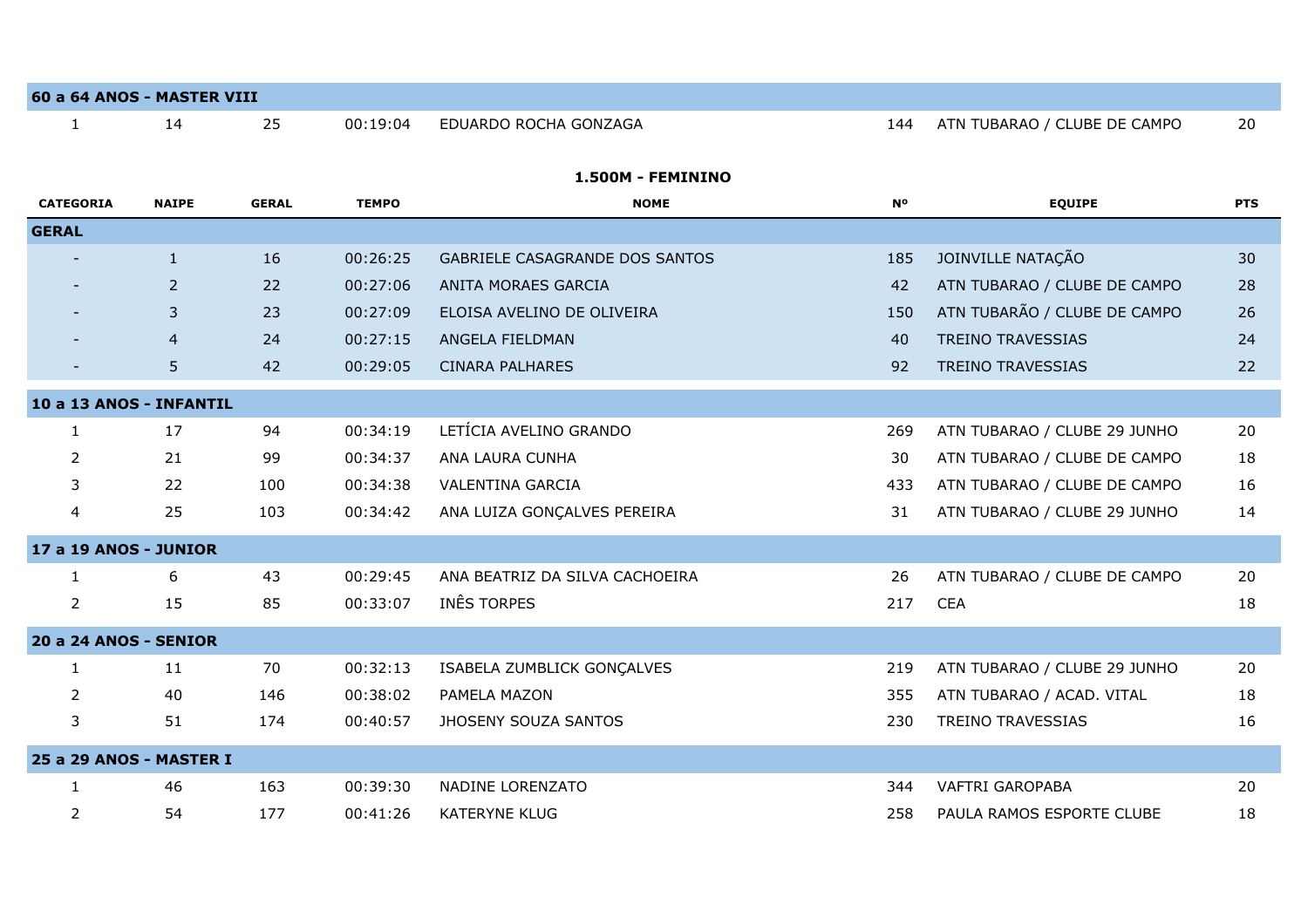|                | 30 a 34 ANOS - MASTER II  |     |          |                                  |     |                                  |                |
|----------------|---------------------------|-----|----------|----------------------------------|-----|----------------------------------|----------------|
| $\mathbf{1}$   | 24                        | 102 | 00:34:41 | ANA THEREZA DE PAULI JORGE       | 33  | <b>CLUBE CURITIBANO</b>          | 20             |
| $\overline{2}$ | 26                        | 115 | 00:35:38 | ARIANA SOUSA DE MORAES SARMENTO  | 46  | TREINO TRAVESSIAS                | 18             |
| 3              | 28                        | 117 | 00:35:42 | RAQUEL ROSA                      | 380 | GANA / ARRAIAS DO SUL            | 16             |
| 4              | 36                        | 136 | 00:36:37 | <b>JULIANA AMATO BORGES</b>      | 250 | GANA/ELASE                       | 14             |
| 5              | 53                        | 176 | 00:41:24 | VIVIAN POERSCH TELLES FERREIRA   | 445 | GREMIO NAUTICO GAUCHO / EVEN FAS | 12             |
| 6              | 56                        | 182 | 00:42:23 | JÉSSICA KARLLA DOS ANJOS         | 228 | SEM EQUIPE                       | 10             |
| $\overline{7}$ | 59                        | 189 | 00:43:25 | DAYANE GABRIELLE TURASSA         | 116 | MC SPORT CLUB                    | 9              |
|                | 35 a 39 ANOS - MASTER III |     |          |                                  |     |                                  |                |
| $\mathbf{1}$   | 7                         | 50  | 00:30:08 | VIRGINIA LUIZ CERQUEIRA SANTOS   | 442 | GANA/ELASE                       | 20             |
| $\overline{2}$ | 13                        | 82  | 00:33:05 | <b>CAROLINE FLACH ABBIS</b>      | 86  | JAMES TRAINING TEAM              | 18             |
| 3              | 20                        | 97  | 00:34:36 | ALINE LOURENÇO                   | 21  | <b>VAFTRI GAROPABA</b>           | 16             |
| 4              | 29                        | 118 | 00:35:44 | ROSIANE ALVES DA SILVA           | 408 | AQUÁTICOS/R&M ASS. ESPORTIVA     | 14             |
| 5              | 31                        | 120 | 00:36:01 | <b>GISELLE MARI SPECK</b>        | 190 | GANA/ELASE                       | 12             |
| 6              | 39                        | 145 | 00:37:50 | JESSIE LODI                      | 229 | <b>ASTEL</b>                     | 10             |
| 7              | 49                        | 172 | 00:40:41 | MILENA FARIAS DA SILVA           | 339 | AQUÁTICOS/R&M ASS. ESPORTIVA     | 9              |
| 8              | 52                        | 175 | 00:41:12 | SARA SANTANA AHUMADA             | 414 | CORREQSARAH                      | 8              |
| 9              | 55                        | 179 | 00:41:53 | JÚLIA GOTUZZO LOPES              | 248 | TENTARDINI TEAN                  | $\overline{7}$ |
| 10             | 61                        | 193 | 00:45:16 | FERNANDA HINNIG                  | 167 | TREINO TRAVESSIAS                | 6              |
|                | 40 a 44 ANOS - MASTER IV  |     |          |                                  |     |                                  |                |
| $\mathbf{1}$   | 8                         | 61  | 00:31:17 | <b>CAROLINA BASGAL</b>           | 83  | CLUBE CURITIBANO                 | 20             |
| $\overline{2}$ | 16                        | 86  | 00:33:08 | MAGALI COSTA                     | 298 | AQUÁTICOS/R&M ASS. ESPORTIVA     | 18             |
| 3              | 27                        | 116 | 00:35:41 | LINDSAY THAIS ARNDT              | 273 | #NEMQUEMORRA                     | 16             |
| 4              | 33                        | 126 | 00:36:07 | ALESSANDRA MEDEIROS              | 8   | VAFTRI GAROPABA                  | 14             |
| 5              | 35                        | 135 | 00:36:36 | THAIS FERNANDA STELLA DE FREITAS | 426 | CAIXEIROS VIAJANTES              | 12             |
| 6              | 42                        | 148 | 00:38:13 | LORENA CONTRERAS MUNDSTOCK       | 276 | <b>GREMIO NAUTICO UNIAO</b>      | 10             |
| $\overline{7}$ | 43                        | 149 | 00:38:20 | ISIS PAZ PORTINHO                | 221 | IRONMIND                         | 9              |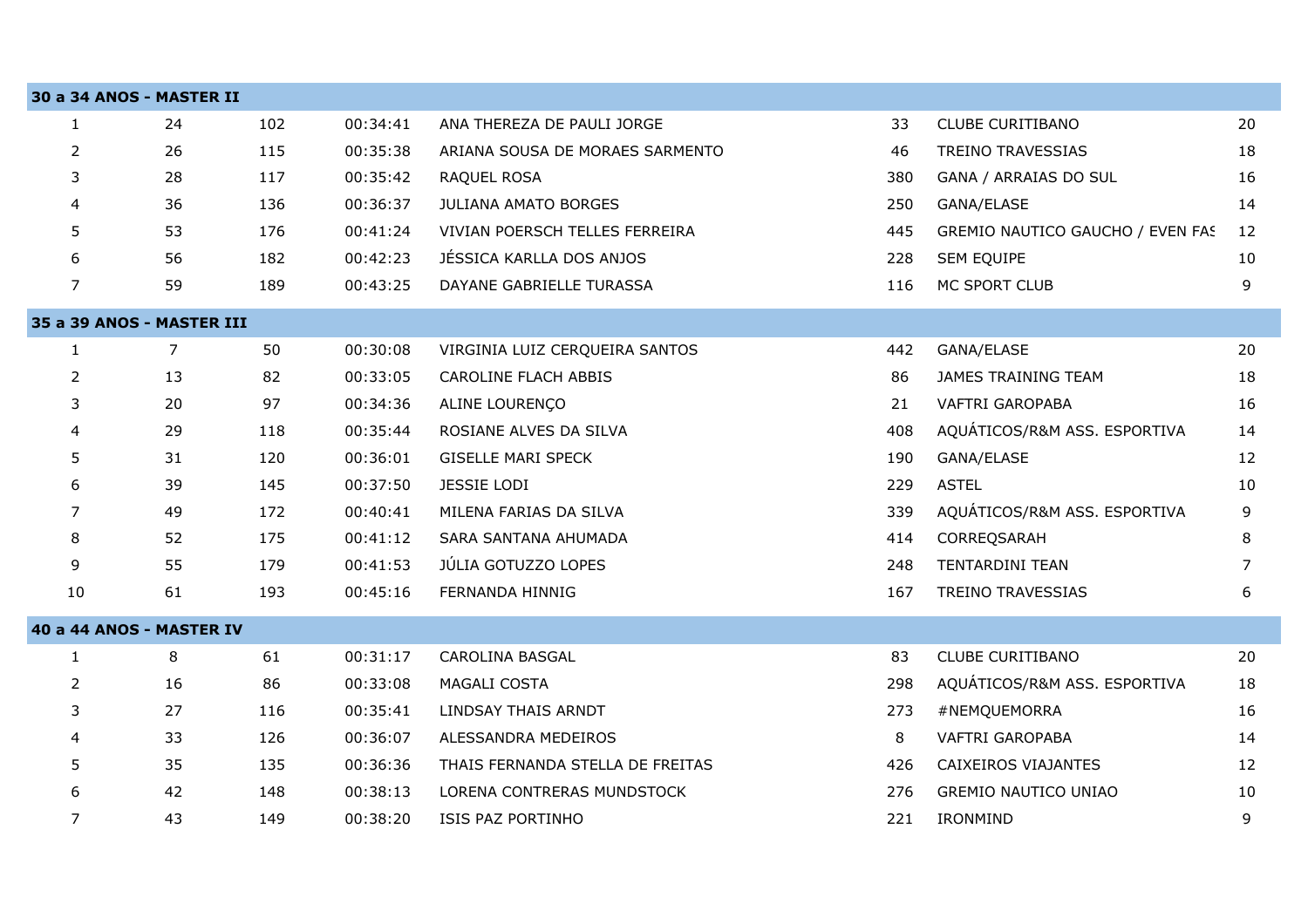|                  | 45 a 49 ANOS - MASTER V    |     |          |                               |     |                               |    |
|------------------|----------------------------|-----|----------|-------------------------------|-----|-------------------------------|----|
| $\mathbf{1}$     | 9                          | 67  | 00:31:48 | LUCIANA DIAS PIGATTO          | 285 | ASSOCIAÇÃO LEOPOLDINA JUVENIL | 20 |
| $\overline{2}$   | 12                         | 75  | 00:32:38 | <b>CLAUDIA SKALTSAS</b>       | 95  | ASSOCIAÇÃO LEOPOLDINA JUVENIL | 18 |
| 3                | 14                         | 83  | 00:33:06 | FLAVIA CIANE ASSMANN CASTRO   | 173 | <b>GERACAO AGUA</b>           | 16 |
| 4                | 19                         | 96  | 00:34:35 | MAUREEN ASTRID REYDAMS        | 330 | <b>CLUBE CURITIBANO</b>       | 14 |
| 5                | 23                         | 101 | 00:34:40 | <b>SUSANA IWERSEN</b>         | 422 | <b>CLUBE CURITIBANO</b>       | 12 |
| 6                | 30                         | 119 | 00:35:55 | CRISTINA BORGES CAFRUNI       | 104 | <b>GREMIO NAUTICO UNIAO</b>   | 10 |
| 7                | 34                         | 132 | 00:36:18 | JULIANA SCHAURICH DE SOUZA    | 251 | AQUÁTICOS/R&M ASS. ESPORTIVA  | 9  |
| 8                | 41                         | 147 | 00:38:09 | <b>CRISTIANE FERNANDES</b>    | 103 | <b>GERACAO AGUA</b>           | 8  |
| 9                | 44                         | 150 | 00:38:33 | ANE DE OLIVEIRA JAWOROWSKI    | 39  | <b>GERACAO AGUA</b>           | 7  |
| 10               | 48                         | 169 | 00:40:14 | FABIANE MIRANDA MONTEIRO      | 159 | POWER ASS. ESPORTIVA          | 6  |
| 11               | 65                         | 207 | 00:57:33 | TATIANA BIEMBENGUT            | 423 | AQUÁTICOS/R&M ASS. ESPORTIVA  | 5  |
|                  | 50 a 54 ANOS - MASTER VI   |     |          |                               |     |                               |    |
| $\mathbf{1}$     | 10                         | 68  | 00:31:49 | MARIA CRISTINA SIGWALT        | 311 | <b>CLUBE CURITIBANO</b>       | 20 |
| $\overline{2}$   | 38                         | 138 | 00:36:39 | <b>ROBERTA MORRA</b>          | 394 | VAFTRI GAROPABA               | 18 |
| 3                | 47                         | 164 | 00:39:39 | <b>SORAYA LOPES</b>           | 421 | AQUÁTICOS/R&M ASS. ESPORTIVA  | 16 |
|                  | 55 a 59 ANOS - MASTER VII  |     |          |                               |     |                               |    |
| $\mathbf{1}$     | 18                         | 95  | 00:34:23 | <b>LONISE GERSTNER</b>        | 275 | <b>GREMIO NAUTICO UNIAO</b>   | 20 |
| $\overline{2}$   | 37                         | 137 | 00:36:38 | VANESSA DE MACEDO BRAGA COSTA | 434 | <b>CLUBE CURITIBANO</b>       | 18 |
| 3                | 45                         | 160 | 00:39:01 | FLÁVIA MARIA RYZEWSKI         | 174 | TENTARDINI TEAM               | 16 |
| 4                | 60                         | 191 | 00:45:11 | MIRIAM SCHEIN TREVISOL        | 340 | <b>GERACAO AGUA</b>           | 14 |
| 5                | 62                         | 197 | 00:46:17 | SONIA REGINA CORDEIRO         | 420 | LAS LUNAS AGUAS ABERTAS       | 12 |
| $\boldsymbol{6}$ | 64                         | 205 | 00:56:30 | <b>ELIANE MANSAN</b>          | 148 | ACAD. PEIXINHO AZUL           | 10 |
|                  | 60 a 64 ANOS - MASTER VIII |     |          |                               |     |                               |    |
| $\mathbf{1}$     | 32                         | 124 | 00:36:03 | VERA BEATRIZ REBELLO          | 435 | <b>REBELLO</b>                | 20 |
| 2                | 50                         | 173 | 00:40:52 | MARIA LUCIA SANTAFE AGUIAR    | 315 | CAIXEIROS VIAJANTES           | 18 |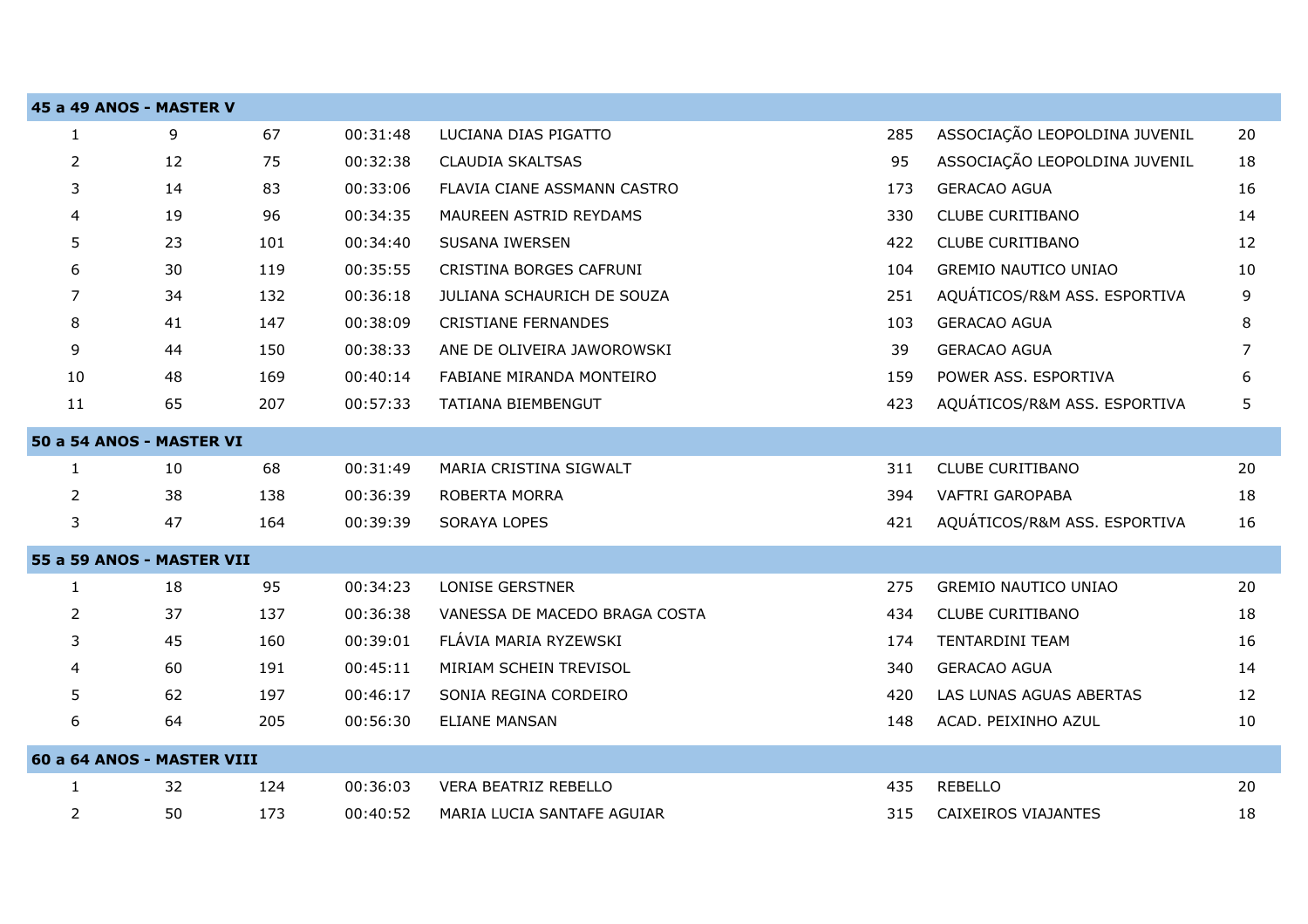|                     | 63                       | 202 | 00:48:34 | NEUSA MARIA SULZBACH WEBER   | 346 | RAIA SUL                      | 16 |
|---------------------|--------------------------|-----|----------|------------------------------|-----|-------------------------------|----|
|                     | 65 a 69 ANOS - MASTER IX |     |          |                              |     |                               |    |
|                     | 66                       | 208 | 00:57:48 | MARIA CRISTINA MOTA MARTINS  | 310 | ASSOCIAÇÃO LEOPOLDINA JUVENIL | 20 |
| 70+ ANOS - MASTER X |                          |     |          |                              |     |                               |    |
|                     | -57                      | 185 | 00:42:48 | DORIS NEILA DEHNHARDT ELY    | 128 | ASSOCIAÇÃO LEOPOLDINA JUVENIL | 20 |
|                     | 58                       | 188 | 00:43:14 | ROSEMARY FONSECA DE CARVALHO | 407 | ATN TUBARAO / CLUBE 29 JUNHO  | 18 |

## **1.500M - MASCULINO**

| <b>CATEGORIA</b>        | <b>NAIPE</b>   | <b>GERAL</b>   | <b>TEMPO</b> | <b>NOME</b>                  | <b>N°</b> | <b>EQUIPE</b>                 | <b>PTS</b> |
|-------------------------|----------------|----------------|--------------|------------------------------|-----------|-------------------------------|------------|
| <b>GERAL</b>            |                |                |              |                              |           |                               |            |
|                         | $\mathbf{1}$   | $\mathbf{1}$   | 00:21:30     | <b>EDUARDO MARQUES</b>       | 141       | <b>GERACAO AGUA</b>           | 30         |
|                         | $\overline{2}$ | $\overline{2}$ | 00:21:33     | KASSIUS VARGAS PRESTES       | 257       | CAIXEIROS VIAJANTES           | 28         |
|                         | 3              | 3              | 00:21:37     | <b>GUSTAVO VOLKART</b>       | 206       | ASSOCIAÇÃO LEOPOLDINA JUVENIL | 26         |
|                         | $\overline{4}$ | $\overline{4}$ | 00:23:06     | MOACYR GUEDES JÚNIOR         | 341       | LIRA TENIS CLUBE              | 24         |
|                         | 5              | 5 <sup>1</sup> | 00:23:18     | HENRIQUE NASCIMENTO ABIB     | 212       | PERSONAL IMBITUBA             | 22         |
| 10 a 13 ANOS - INFANTIL |                |                |              |                              |           |                               |            |
| 1                       | 14             | 14             | 00:25:30     | HARIEL RAMADAN MOHAMED       | 208       | ITAMIRIM NOVOS CIELOS         | 20         |
| 2                       | 43             | 49             | 00:30:08     | LUÍS HENRIQUE BIAZZOLO GOLIN | 290       | ATN TUBARAO / CLUBE 29 JUNHO  | 18         |
| 3                       | 51             | 58             | 00:30:18     | ARTHUR GHIZZO DOS SANTOS     | 57        | ATN TUBARAO / CLUBE DE CAMPO  | 16         |
| 4                       | 63             | 74             | 00:32:35     | OTAVIO AUGUSTO EGRES REN     | 353       | ATN TUBARAO / CLUBE 29 JUNHO  | 14         |
| 5                       | 96             | 129            | 00:36:11     | <b>GUSTAVO MARION MORINI</b> | 202       | ATN TUBARAO / CLUBE 29 JUNHO  | 12         |
| 14 a 16 ANOS - JUVENIL  |                |                |              |                              |           |                               |            |
| 1                       | 9              | 9              | 00:23:53     | ALESSANDRO BARROSO TOMAS     | 454       | NADAR ITAJAÍ                  | 20         |
| 2                       | 13             | 13             | 00:25:28     | DIEGO ASSMANN CASTRO         | 121       | <b>GERACAO AGUA</b>           | 18         |
| 3                       | 17             | 18             | 00:26:39     | FELIPE DE CARVALHO DIAS      | 162       | ATN TUBARAO / CLUBE 29 JUNHO  | 16         |
| 4                       | 22             | 26             | 00:27:21     | FABIAN HENRIQUE DA SILVA     | 157       | POWER ASS. ESPORTIVA          | 14         |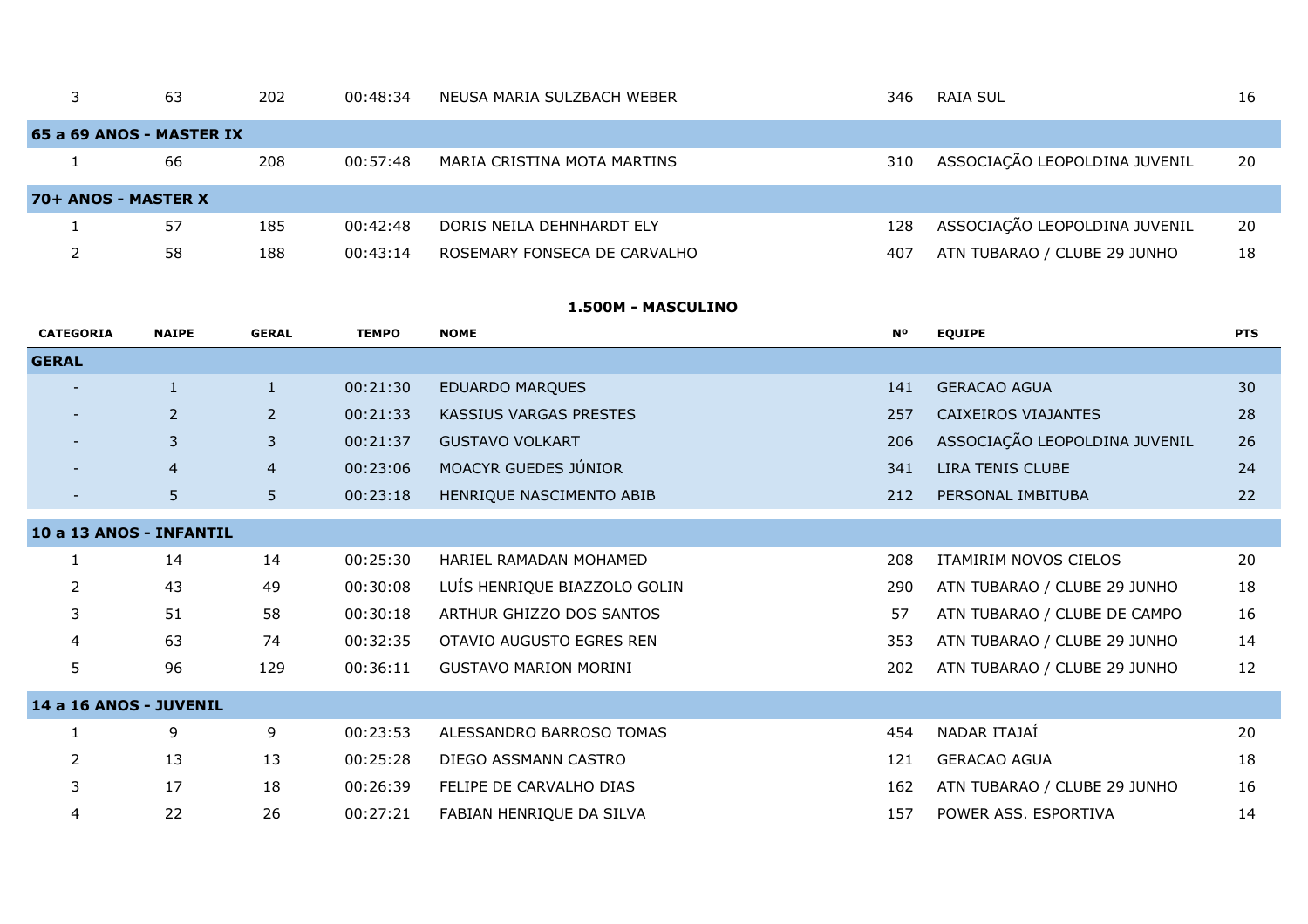| 5              | 44                           | 51  | 00:30:10 | NILO PADILLA GARDEAZABAL          | 348 | ATN TUBARAO / CLUBE DE CAMPO | 12 |
|----------------|------------------------------|-----|----------|-----------------------------------|-----|------------------------------|----|
| 6              | 54                           | 62  | 00:31:19 | MIGUEL AVELINO GRANDO             | 338 | ATN TUBARAO / CLUBE DE CAMPO | 10 |
| 7              | 65                           | 77  | 00:32:46 | <b>GUILHERME MICHELSON</b>        | 196 | CENTRO DE NATAÇÃO CAMBORIU   | 9  |
| 8              | 77                           | 93  | 00:34:04 | FELIPE DE OLIVEIRA JAWOROWSKI     | 163 | <b>GERACAO AGUA</b>          | 8  |
| 9              | 88                           | 113 | 00:35:15 | PEDRO MARINHO COSTA               | 367 | ATN TUBARAO / CLUBE DE CAMPO | 7  |
|                | <b>17 a 19 ANOS - JUNIOR</b> |     |          |                                   |     |                              |    |
| 1              | 41                           | 47  | 00:30:05 | JOÃO PEDRO DE PIERI GHIZZO        | 232 | ATN TUBARAO / CLUBE DE CAMPO | 20 |
| $\overline{2}$ | 55                           | 63  | 00:31:20 | PEDRO MANOEL MOREIRA DA SILVA     | 366 | ACAD. PEIXINHO AZUL          | 18 |
| 3              | 127                          | 183 | 00:42:28 | LUCAS LINDEMANN ANSCHAU DO AMARAL | 282 | SPORTCENTER                  | 16 |
|                | 20 a 24 ANOS - SENIOR        |     |          |                                   |     |                              |    |
| $\mathbf{1}$   | 6                            | 6   | 00:23:36 | BRUNO AVELINO DE OLIVEIRA         | 65  | ATN TUBARÃO / CLUBE DE CAMPO | 20 |
| $\overline{2}$ | 12                           | 12  | 00:25:11 | JOAO VYCTOR SEBASTIÃO SILVA       | 234 | ATN TUBARAO / CLUBE DE CAMPO | 18 |
| 3              | 15                           | 15  | 00:26:23 | VINICIUS DE MEDEIROS MOREIRA      | 439 | ATN TUBARAO / CLUBE 29 JUNHO | 16 |
| 4              | 53                           | 60  | 00:30:20 | GABRIEL RESUN GOMES DA SILVA      | 182 | PAULA RAMOS ESPORTE CLUBE    | 14 |
| 5              | 99                           | 133 | 00:36:25 | LUCAS HENRIQUE MARINHO DOS SANTOS | 281 | LAGUNA                       | 12 |
| 6              | 125                          | 180 | 00:42:16 | DAVI CARDOSO CESARIO              | 115 | ATN TUBARAO / ACAD. VITAL    | 10 |
| $\overline{7}$ | 141                          | 204 | 00:53:15 | IVENS DIEGO MULLER                | 222 | ACADEMIA MALHÔ               | 9  |
|                | 25 a 29 ANOS - MASTER I      |     |          |                                   |     |                              |    |
| $\mathbf{1}$   | 26                           | 30  | 00:27:59 | CAIO CESAR KONELL JARDIM          | 453 | POWER ASS. ESPORTIVA         | 20 |
| $\overline{2}$ | 32                           | 36  | 00:28:42 | MICHEL KLAUMANN CLARINDA          | 337 | ATN TUBARAO / CLUBE DE CAMPO | 18 |
| 3              | 46                           | 53  | 00:30:12 | ALISSON THOMAZ DA SILVA           | 22  | ATN TUBARAO / SUPERACAO      | 16 |
| 4              | 66                           | 78  | 00:32:47 | IGOR VINICIUS REYNALDO TIBURCIO   | 215 | GANA/ELASE                   | 14 |
| 5              | 74                           | 90  | 00:33:22 | ERIK RADKE                        | 152 | TENTARDINI TEAM              | 12 |
| 6              | 95                           | 128 | 00:36:10 | GUSTAVO HENRIQUE LADEVIG          | 201 | INDAIAL                      | 10 |
| 7              | 104                          | 142 | 00:37:12 | GABRIEL ALVES FERREIRA            | 178 | <b>HIDROFIT</b>              | 9  |
| 8              | 107                          | 151 | 00:38:39 | PAULO HENRIQUE CARVALHO           | 359 | <b>SEM EQUIPE</b>            | 8  |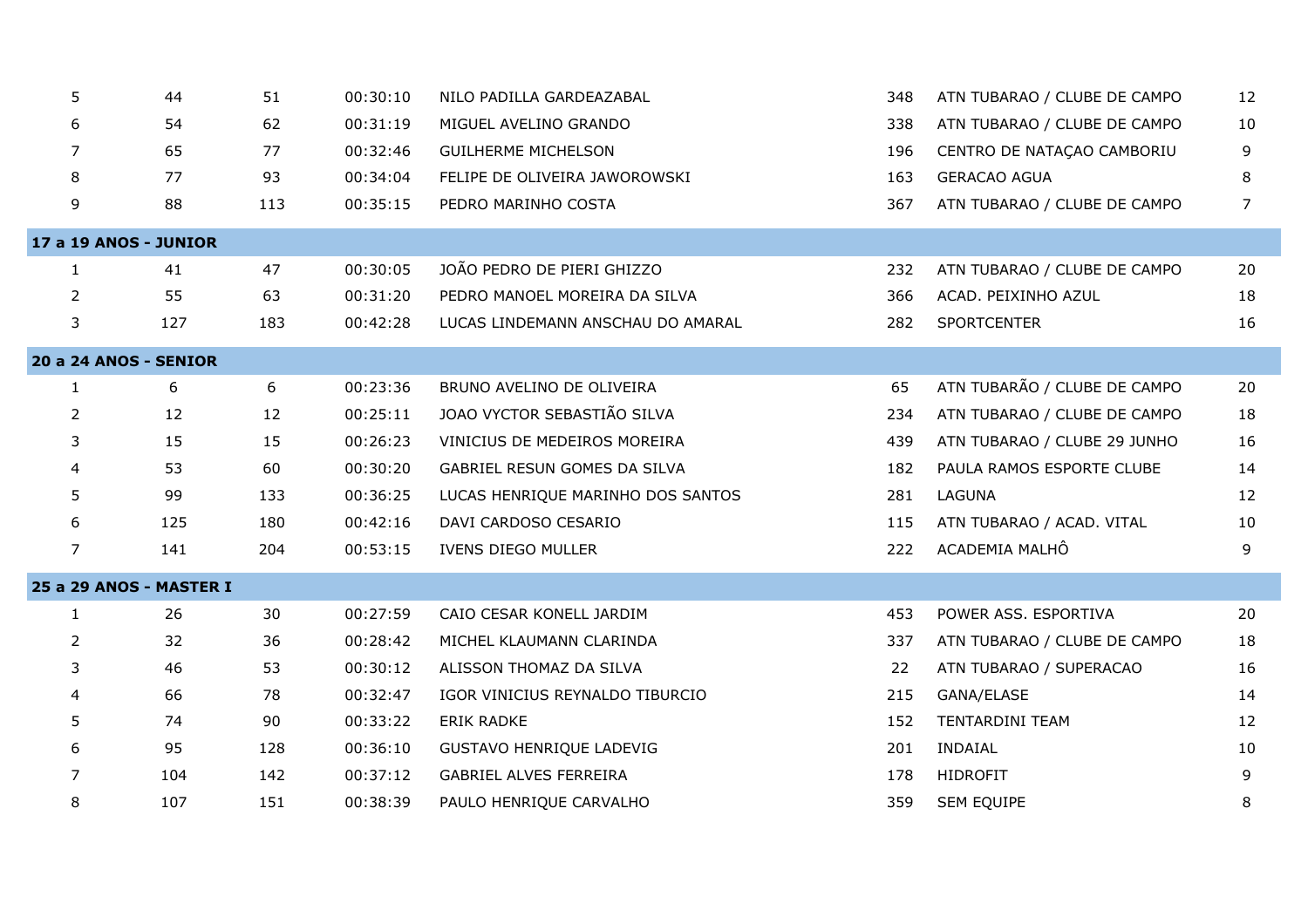| 9              | 122                       | 170 | 00:40:15 | VICTOR HUGO BARROSO DO NASCIMENTO | 438 | <b>5AM CLUB</b>              | 7  |
|----------------|---------------------------|-----|----------|-----------------------------------|-----|------------------------------|----|
|                | 30 a 34 ANOS - MASTER II  |     |          |                                   |     |                              |    |
| $\mathbf{1}$   | 10                        | 10  | 00:24:08 | YURI WOJCIECHOWSKI                | 451 | POWER ASS. ESPORTIVA         | 20 |
| $\overline{2}$ | 16                        | 17  | 00:26:34 | <b>KIM FELDMANN</b>               | 260 | <b>TREINO TRAVESSIAS</b>     | 18 |
| 3              | 19                        | 20  | 00:26:52 | <b>GUILHERME MARI</b>             | 195 | VAFTRI GAROPABA              | 16 |
| 4              | 20                        | 21  | 00:27:03 | FELIPE DOMINGOS LISBOA            | 164 | RP NATAÇÃO                   | 14 |
| 5              | 36                        | 40  | 00:29:03 | ODINHO NASPOLINI                  | 351 | NASPOLINI                    | 12 |
| 6              | 59                        | 69  | 00:31:55 | <b>EDUARDO FERNANDES</b>          | 140 | ATN TUBARAO / CLUBE DE CAMPO | 10 |
| 7              | 64                        | 76  | 00:32:44 | WAINE DIAS BARRETO                | 447 | <b>BIOCENTER</b>             | 9  |
| 8              | 69                        | 81  | 00:33:05 | WESLEY PARÉ GONÇALVES DOS SANTOS  | 449 | AQUÁTICOS/R&M ASS. ESPORTIVA | 8  |
| 9              | 70                        | 84  | 00:33:07 | ÂNGELO DE SOUZA AUGUSTO           | 41  | CAIXEIROS VIAJANTES          | 7  |
| 10             | 80                        | 105 | 00:34:50 | MATHEUS PASINATTO MIRANDOLI       | 328 | TREINO TRAVESSIAS            | 6  |
| 11             | 84                        | 109 | 00:35:03 | RODRIGO ACCORDI DA SILVA          | 397 | <b>NADOLU</b>                | 5  |
| 12             | 86                        | 111 | 00:35:12 | ANDRÉ LUIS CASTILLO               | 37  | <b>VAFTRI GAROPABA</b>       | 4  |
|                | 35 a 39 ANOS - MASTER III |     |          |                                   |     |                              |    |
| 1              | 11                        | 11  | 00:24:52 | FELIPE BARBATO MEURER             | 161 | POWER ASS. ESPORTIVA         | 20 |
| $\overline{2}$ | 23                        | 27  | 00:27:34 | FELIPE LIMA                       | 165 | GPA ASSESSORIA               | 18 |
| 3              | 27                        | 31  | 00:28:00 | JOSE GUILHERME MACHADO DO COUTO   | 239 | CAIXEIROS VIAJANTES          | 16 |
| 4              | 29                        | 33  | 00:28:02 | DIOGO CONTER JUNQUEIRA            | 126 | MDMULTISPORT                 | 14 |
| 5              | 31                        | 35  | 00:28:36 | DIEGO THETINSKI RODRIGUES         | 123 | <b>GERACAO AGUA</b>          | 12 |
| 6              | 33                        | 37  | 00:28:52 | ALEX SNEIDER IABRUDE              | 12  | TREINO TRAVESSIAS            | 10 |
| 7              | 47                        | 54  | 00:30:13 | <b>ILGON BAUER DAITX</b>          | 216 | SAPT/CO2MULTISPORTS          | 9  |
| 8              | 50                        | 57  | 00:30:17 | ANDRÉ LIDORIO LEMOS               | 36  | ATN TUBARAO / CLUBE DE CAMPO | 8  |
| 9              | 52                        | 59  | 00:30:19 | MARCUS VINICIUS BONA NEGRI        | 309 | ROMERO TRAINING              | 7  |
| 10             | 56                        | 64  | 00:31:21 | LINCOLN VINICIUS ARNDT            | 272 | <b>ASPP</b>                  | 6  |
| 11             | 71                        | 87  | 00:33:14 | <b>GUILHERME VIÑAS</b>            | 197 | ATN TUBARAO / CLUBE DE CAMPO | 5  |
| 12             | 72                        | 88  | 00:33:20 | DIOGO PETRY                       | 127 | <b>CATELENES</b>             | 4  |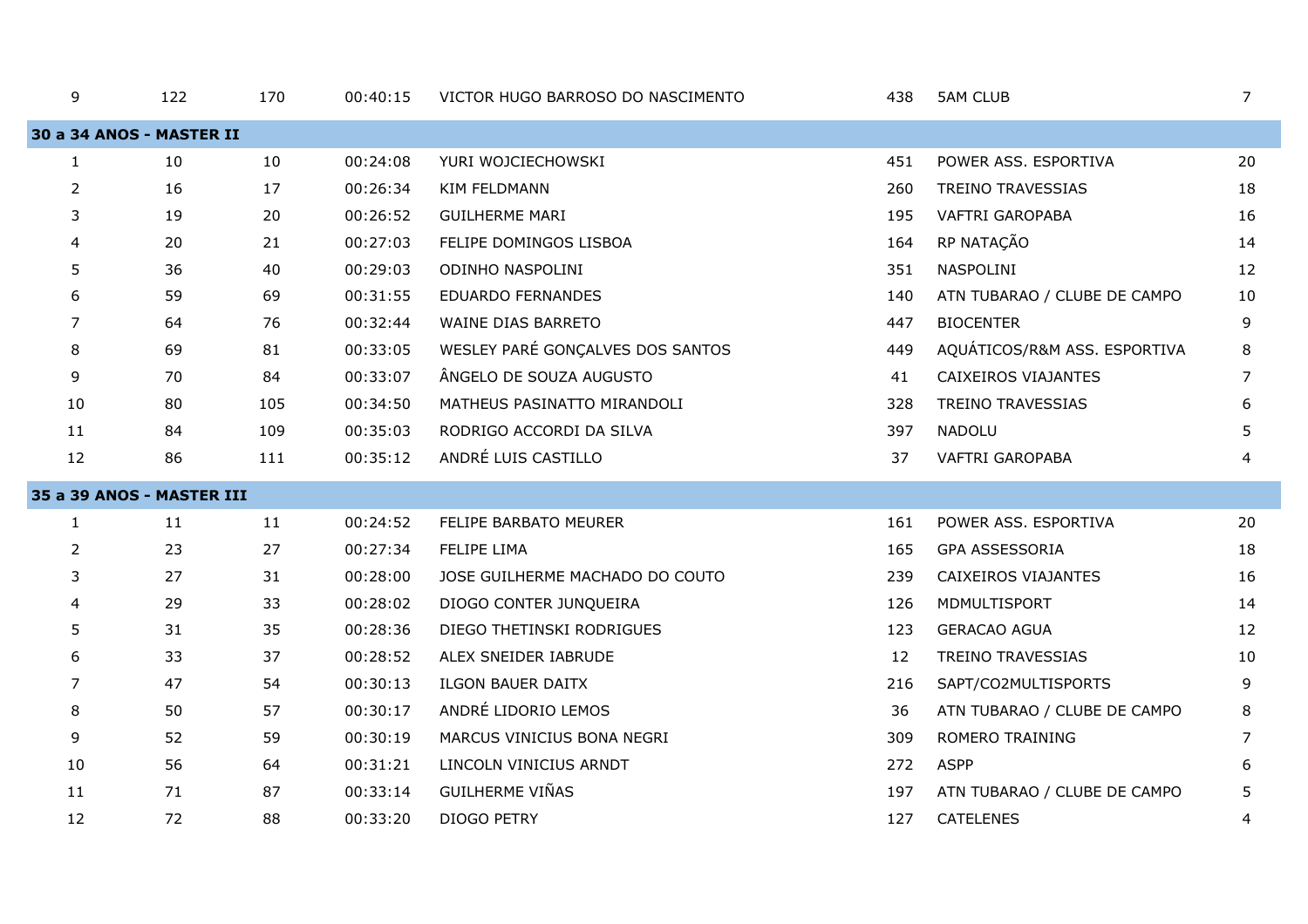| 13             | 76                       | 92             | 00:33:49 | ÉDILER CARDOSO GONÇALVES             | 133 | ATN TUBARAO / CLUBE DE CAMPO       | 3              |
|----------------|--------------------------|----------------|----------|--------------------------------------|-----|------------------------------------|----------------|
| 14             | 89                       | 114            | 00:35:16 | MAURICIO FUTRYK BOHN                 | 331 | <b>GREMIO NAUTICO UNIAO</b>        | $\overline{2}$ |
| 15             | 90                       | 121            | 00:36:01 | SAMUEL IAHN                          | 411 | IRONMIND                           | 1              |
| 16             | 93                       | 125            | 00:36:04 | RODRIGO CENSI                        | 398 | GANA / ARRAIAS DO SUL              | $\mathbf{1}$   |
| 17             | 102                      | 140            | 00:36:42 | <b>GABRIEL MILIS</b>                 | 181 | IRONMIND                           | $\mathbf{1}$   |
| 18             | 103                      | 141            | 00:36:50 | RAPHAEL GUTERRES COSTA               | 379 | <b>SPORT CENTER</b>                | $\mathbf{1}$   |
| 19             | 109                      | 153            | 00:38:43 | <b>GERMANO VON SALTIÉL</b>           | 186 | FS TEAM                            | 1              |
| 20             | 111                      | 155            | 00:38:56 | JONATHAS KONARZEWSKI SOEIRO DE SOUZA | 236 | <b>TENTARDINI TEAN</b>             | $\mathbf{1}$   |
| 21             | 131                      | 190            | 00:44:03 | THIAGO MARTINS DOS REIS              | 429 | ATN TUBARAO / SUPERACAO            | $\mathbf{1}$   |
|                | 40 a 44 ANOS - MASTER IV |                |          |                                      |     |                                    |                |
| $\mathbf{1}$   | $\overline{7}$           | $\overline{7}$ | 00:23:51 | BERNARDO DE CASTRO WANDERLEY         | 60  | CLUBE CURITIBANO                   | 20             |
| $\overline{2}$ | 8                        | 8              | 00:23:52 | GUILHERME WOLFFENBÜTTEL MARIATH      | 198 | TREINO TRAVESSIAS                  | 18             |
| 3              | 35                       | 39             | 00:29:02 | ARLEY ANSELMO JUNIOR                 | 47  | PAPAI DA CLARINHA                  | 16             |
| 4              | 39                       | 45             | 00:30:03 | <b>CESAR GUEDES FERNANDES</b>        | 89  | <b>GERACAO AGUA</b>                | 14             |
| 5              | 45                       | 52             | 00:30:11 | RODOLFO KOCHE                        | 396 | POWER ASS. ESPORTIVA               | 12             |
| 6              | 57                       | 65             | 00:31:30 | HENRIQUE GERHARD                     | 211 | GRÊMIO ATIRADORES                  | 10             |
| 7              | 62                       | 73             | 00:32:24 | LUCIANO MENESES MENDES               | 288 | ATN TUBARAO / SUPERAÇAO            | 9              |
| 8              | 67                       | 79             | 00:32:48 | EDSON CARNIEL DA CONCEIÇÃO           | 135 | AABB JOAÇABA                       | 8              |
| 9              | 73                       | 89             | 00:33:21 | LUIS RICARDO BUENO DE CAMPOS         | 291 | GANA/ELASE                         | 7              |
| 10             | 75                       | 91             | 00:33:43 | CLAUDIO HENRIQUE KNAPP HERNANDES     | 100 | <b>GERACAO AGUA</b>                | 6              |
| 11             | 91                       | 122            | 00:36:02 | MAURICIO THOMAS SCHONENBERGER        | 333 | VAFTRI GAROPABA                    | 5.             |
| 12             | 94                       | 127            | 00:36:09 | MARCONI SARAIVA DANTAS               | 307 | ATN TUBARAO / CLUBE 29 JUNHO / ATI | 4              |
| 13             | 114                      | 158            | 00:38:59 | RICHARD DE AZAMBUJA RODRIGUES        | 392 | ATN TUBARAO / CLUBE 29 JUNHO       | 3              |
| 14             | 115                      | 159            | 00:39:00 | JULIANO MIQUELLETO                   | 253 | CENTRO DE NATAÇÃO CAMBORIU         | $\overline{2}$ |
| 15             | 118                      | 165            | 00:39:40 | CARLOS EDUARDO ZWEIBRUCKER OLIVEIRA  | 77  | <b>GERACAO AGUA</b>                | 1              |
| 16             | 119                      | 166            | 00:39:41 | MARCIO ASSIS RIBEIRO JUNIOR          | 303 | GANA / ARRAIAS DO SUL              | 1              |
| 17             | 128                      | 184            | 00:42:43 | PAULO ROBERTO CUNHA DE OLIVEIRA      | 362 | ATN TUBARAO / SUPERAÇAO            | $\mathbf{1}$   |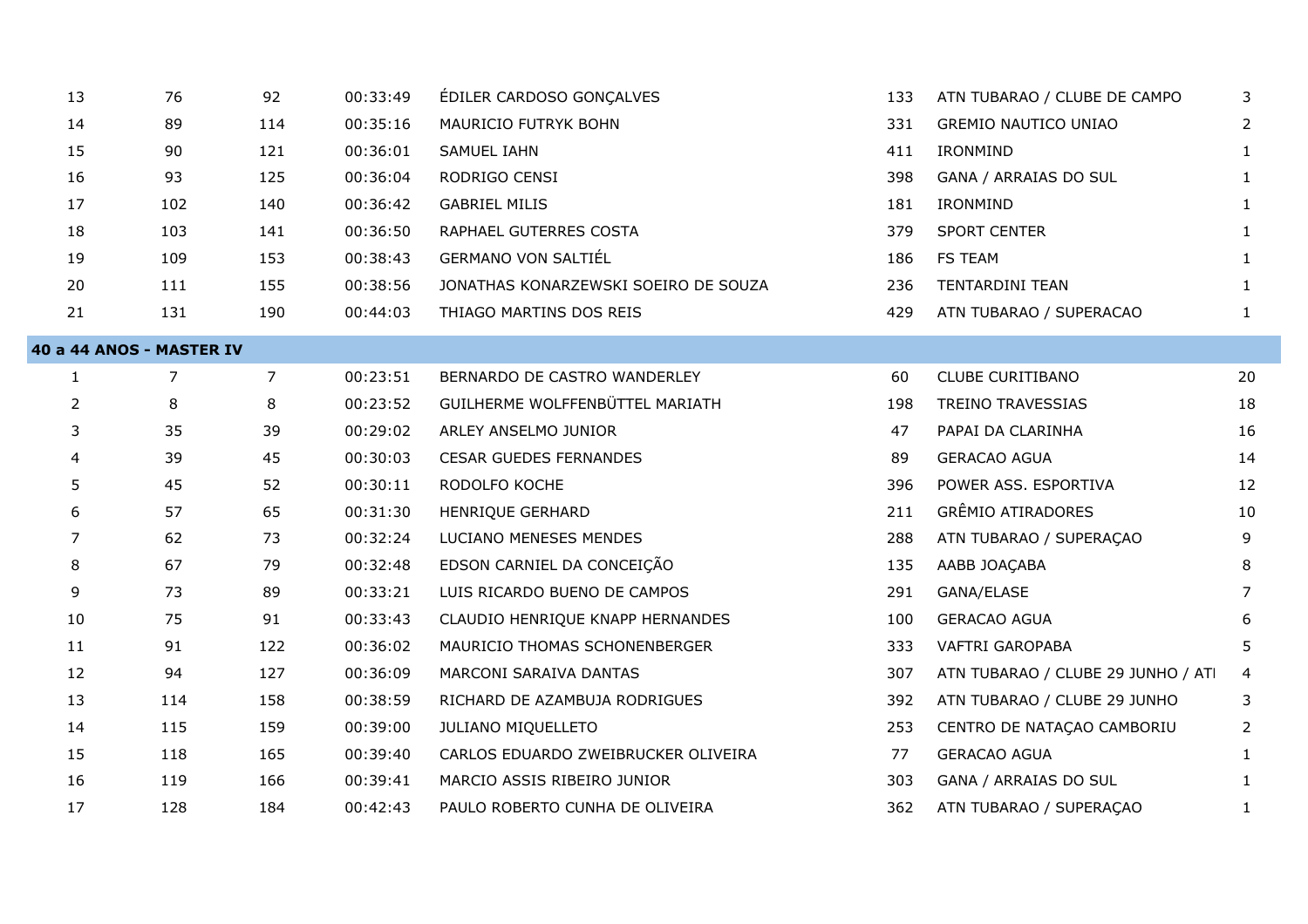| 18             | 130                      | 187 | 00:42:57 | KELSER DE SOUZA KOCK             | 259 | ATN TUBARAO / ACAD. VITAL       | $\mathbf{1}$   |
|----------------|--------------------------|-----|----------|----------------------------------|-----|---------------------------------|----------------|
| 19             | 134                      | 195 | 00:45:30 | <b>MURILO MAIA</b>               | 343 | ATN TUBARAO / CLUBE DE CAMPO    | $\mathbf{1}$   |
| 20             | 137                      | 199 | 00:46:41 | JAILSON FERNANDES DE AMADEU      | 224 | ATN TUBARAO / ACAD. VITAL       | $\mathbf{1}$   |
| 21             | 138                      | 200 | 00:47:08 | ALEXANDRE GARGHETTI              | 16  | GANA/ELASE                      | $\mathbf{1}$   |
| 22             | 139                      | 201 | 00:47:20 | CARLOS EDUARDO ALVES DA SILVA    | 75  | ATN TUBARAO / CLUBE DE CAMPO    | $\mathbf{1}$   |
|                | 45 a 49 ANOS - MASTER V  |     |          |                                  |     |                                 |                |
| 1              | 18                       | 19  | 00:26:42 | ALEXANDRE DO AMARAL GUERRA       | 15  | APAN CONCÓRDIA / MARLEY SAÚDE E | 20             |
| $\overline{2}$ | 30                       | 34  | 00:28:03 | MAURO ROBERTO HIRT               | 334 | POWER ASS. ESPORTIVA            | 18             |
| 3              | 40                       | 46  | 00:30:04 | VALDINEI DE MELO                 | 432 | GANA/ELASE                      | 16             |
| 4              | 49                       | 56  | 00:30:16 | MARCELLO RODRIGUES DE OLIVEIRA   | 301 | <b>GREMIO ATIRADORES</b>        | 14             |
| 5              | 61                       | 72  | 00:32:18 | JOSÉ PACHECO VICENTE JÚNIOR      | 242 | PERSONAL IMBITUBA               | 12             |
| 6              | 79                       | 104 | 00:34:43 | EDUARDO MORINI                   | 142 | ATN TUBARAO / CLUBE 29 JUNHO    | 10             |
| 7              | 82                       | 107 | 00:35:01 | LEANDRO AVEIRO TOTTI             | 266 | AQUÁTICOS/R&M ASS. ESPORTIVA    | 9              |
| 8              | 106                      | 144 | 00:37:39 | LUCIANO CARRASCO FALAVINHA SOUZA | 287 | <b>CLUBE CURITIBANO</b>         | 8              |
| 9              | 112                      | 156 | 00:38:57 | ADRIANO SILVA DE QUADROS         | 4   | <b>GERACAO AGUA</b>             | $\overline{7}$ |
| 10             | 120                      | 167 | 00:40:06 | <b>CESAR MARRERO</b>             | 90  | <b>GERACAO SAUDE</b>            | 6              |
| 11             | 121                      | 168 | 00:40:10 | <b>CENITO RODRIGUES</b>          | 87  | SEM EQUIPE                      | 5              |
| 12             | 132                      | 192 | 00:45:14 | EVERALDO GONZAGA CASSIANO        | 156 | AQUÁTICOS/R&M ASS. ESPORTIVA    | 4              |
|                | 50 a 54 ANOS - MASTER VI |     |          |                                  |     |                                 |                |
| $\mathbf{1}$   | 21                       | 25  | 00:27:19 | CARLOS LEONARDO MARINONI         | 79  | <b>CLUBE CURITIBANO</b>         | 20             |
| $\overline{2}$ | 24                       | 28  | 00:27:42 | CYRO CASTRO JUNIOR               | 107 | <b>GERACAO AGUA</b>             | 18             |
| 3              | 58                       | 66  | 00:31:31 | LUCIANO SOUSA DA COSTA           | 289 | POWER ASS. ESPORTIVA            | 16             |
| 4              | 87                       | 112 | 00:35:14 | <b>VERNER SCHMIDT</b>            | 436 | MEDLEY ACADEMIA                 | 14             |
| 5              | 92                       | 123 | 00:36:03 | ALESSANDRO PINHEIRO              | 9   | POWER ASS. ESPORTIVA            | 12             |
| 6              | 97                       | 130 | 00:36:12 | MARCIO RAFAEL MORAES WEBER       | 305 | <b>GERACAO AGUA</b>             | 10             |
| 7              | 100                      | 134 | 00:36:26 | GUILHERME BARROS BOANI PAULUCI   | 193 | <b>GUIZERA WATERSPORTS</b>      | 9              |
| 8              | 105                      | 143 | 00:37:26 | GLÊNIO ROSSO GONÇALVES           | 191 | ATN TUBARAO / CLUBE 29 JUNHO    | 8              |
|                |                          |     |          |                                  |     |                                 |                |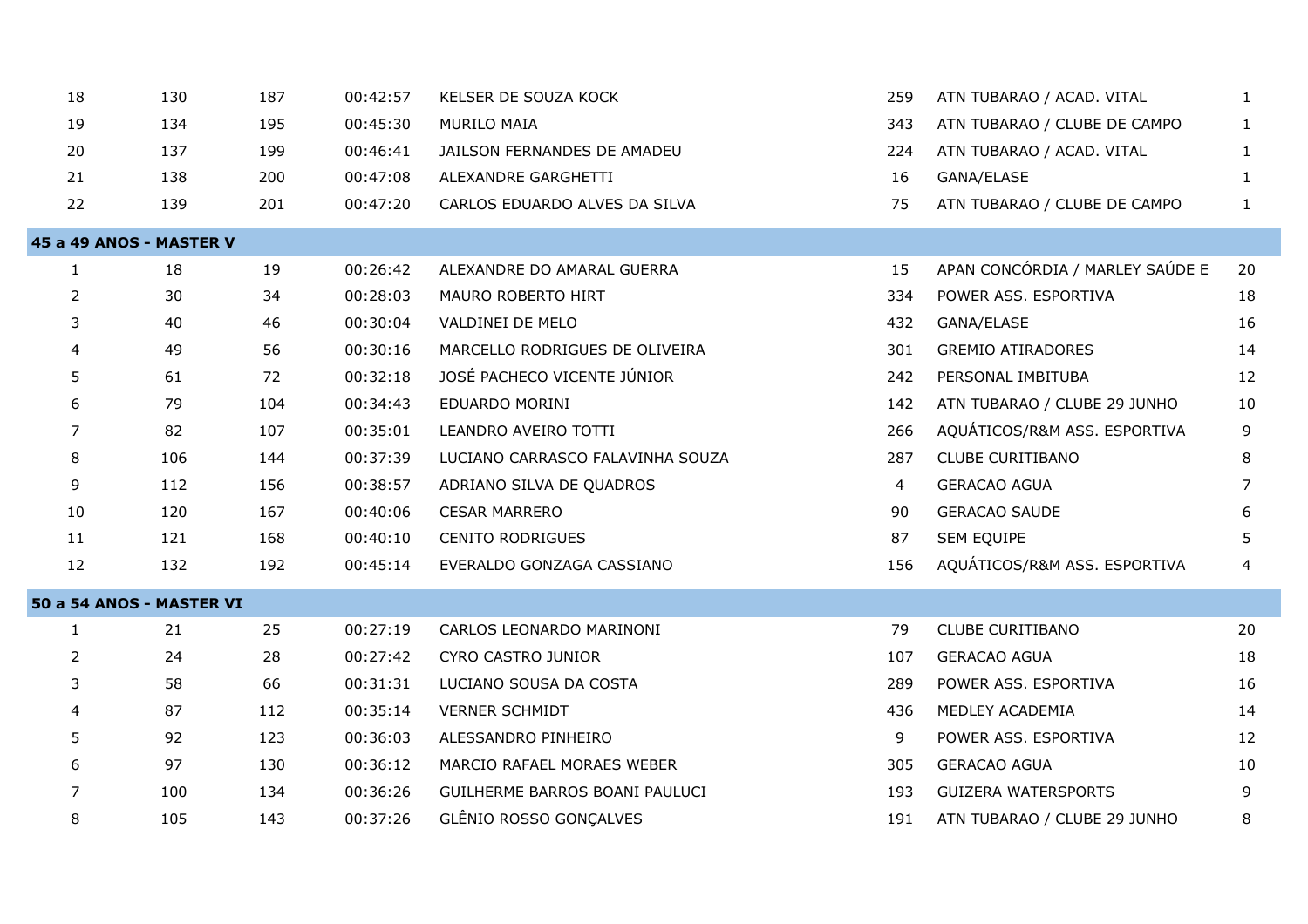| 9              | 113                        | 157 | 00:38:58 | JEFERSON FISCHER SPERB          | 227 | GRÊMIO NÁUTICO GAUCHO / EVEN FAS | $\overline{7}$ |
|----------------|----------------------------|-----|----------|---------------------------------|-----|----------------------------------|----------------|
| 10             | 116                        | 161 | 00:39:02 | LUCIANO ANTONIO CAPRIO DA SILVA | 286 | <b>GREMIO NAUTICO UNIAO</b>      | 6              |
|                | 55 a 59 ANOS - MASTER VII  |     |          |                                 |     |                                  |                |
| 1              | 48                         | 55  | 00:30:14 | MAURÍCIO LATERÇA MARTINS        | 332 | GANA/ELASE                       | 20             |
| $\overline{2}$ | 60                         | 71  | 00:32:13 | <b>RUBENS FERNANDES</b>         | 409 | SEM EQUIPE                       | 18             |
| 3              | 85                         | 110 | 00:35:11 | PAULO ROBERTO AMANTÉA           | 360 | ASSOCIAÇÃO LEOPOLDINA JUVENIL    | 16             |
| 4              | 124                        | 178 | 00:41:42 | EDSON DA GAMA SANTA HELENA      | 136 | SEM EQUIPE                       | 14             |
| 5              | 140                        | 203 | 00:50:45 | HERACLITO INACIO RIBAS          | 213 | GANA/ELASE                       | 12             |
|                | 60 a 64 ANOS - MASTER VIII |     |          |                                 |     |                                  |                |
| $\mathbf{1}$   | 25                         | 29  | 00:27:58 | DANIEL JUAN PAGANO              | 110 | GANA/ELASE                       | 20             |
| $\overline{2}$ | 34                         | 38  | 00:28:55 | <b>CYRANO NETTO BRASIL</b>      | 106 | CNB NATAÇÃO                      | 18             |
| 3              | 37                         | 41  | 00:29:04 | MÁRIO JORGE DA COSTA MONTEIRO   | 321 | <b>CLUBE CURITIBANO</b>          | 16             |
| 4              | 38                         | 44  | 00:30:02 | MARCELLO ALVES D'AZEVEDO        | 300 | ASSOCIAÇÃO LEOPOLDINA JUVENIL    | 14             |
| 5              | 42                         | 48  | 00:30:07 | RAUL ALVES BUARQUE              | 381 | <b>TREINO TRAVESSIAS</b>         | 12             |
| 6              | 83                         | 108 | 00:35:02 | ANTHERO SARMENTO FERREIRA       | 43  | ASSOCIAÇÃO LEOPOLDINA JUVENIL    | 10             |
| 7              | 101                        | 139 | 00:36:40 | JOSÉ HENRIQUE CANDEMIL          | 240 | ACAD. CORPO E ARTE IMBITUBA      | 9              |
| 8              | 108                        | 152 | 00:38:40 | EDUARDO ROLIM CORREA            | 145 | GANA/ELASE                       | 8              |
| 9              | 110                        | 154 | 00:38:50 | RAFAEL HEINICKE DO NASCIMENTO   | 373 | AQUÁTICOS/R&M ASS. ESPORTIVA     | $\overline{7}$ |
| 10             | 117                        | 162 | 00:39:16 | CARLOS SILVEIRA DE LACERDA      | 80  | <b>TREINO TRAVESSIAS</b>         | 6              |
| 11             | 136                        | 198 | 00:46:20 | VICENTE JOSE BERTOLETTI         | 437 | AQUÁTICOS/R&M ASS. ESPORTIVA     | 5              |
|                | 65 a 69 ANOS - MASTER IX   |     |          |                                 |     |                                  |                |
| $\mathbf{1}$   | 28                         | 32  | 00:28:01 | MARIO COUTINHO                  | 320 | GANA/ELASE                       | 20             |
| 2              | 81                         | 106 | 00:34:51 | RAPHAEL ORTIZ DE SANT ANNA      | 378 | ASSOCIAÇÃO LEOPOLDINA JUVENIL    | 18             |
| 3              | 98                         | 131 | 00:36:13 | CARLOS AUGUSTO WARNECKE         | 74  | ESCOLA NATAÇÃO AMARAL            | 16             |
| 4              | 123                        | 171 | 00:40:40 | FRANCISMAR SIVIERO              | 176 | TCHÊ TRAVESSIAS                  | 14             |
| 5              | 126                        | 181 | 00:42:20 | ROBERTO DAVI TROIS              | 395 | ATN TUBARAO / CLUBE 29 JUNHO     | 12             |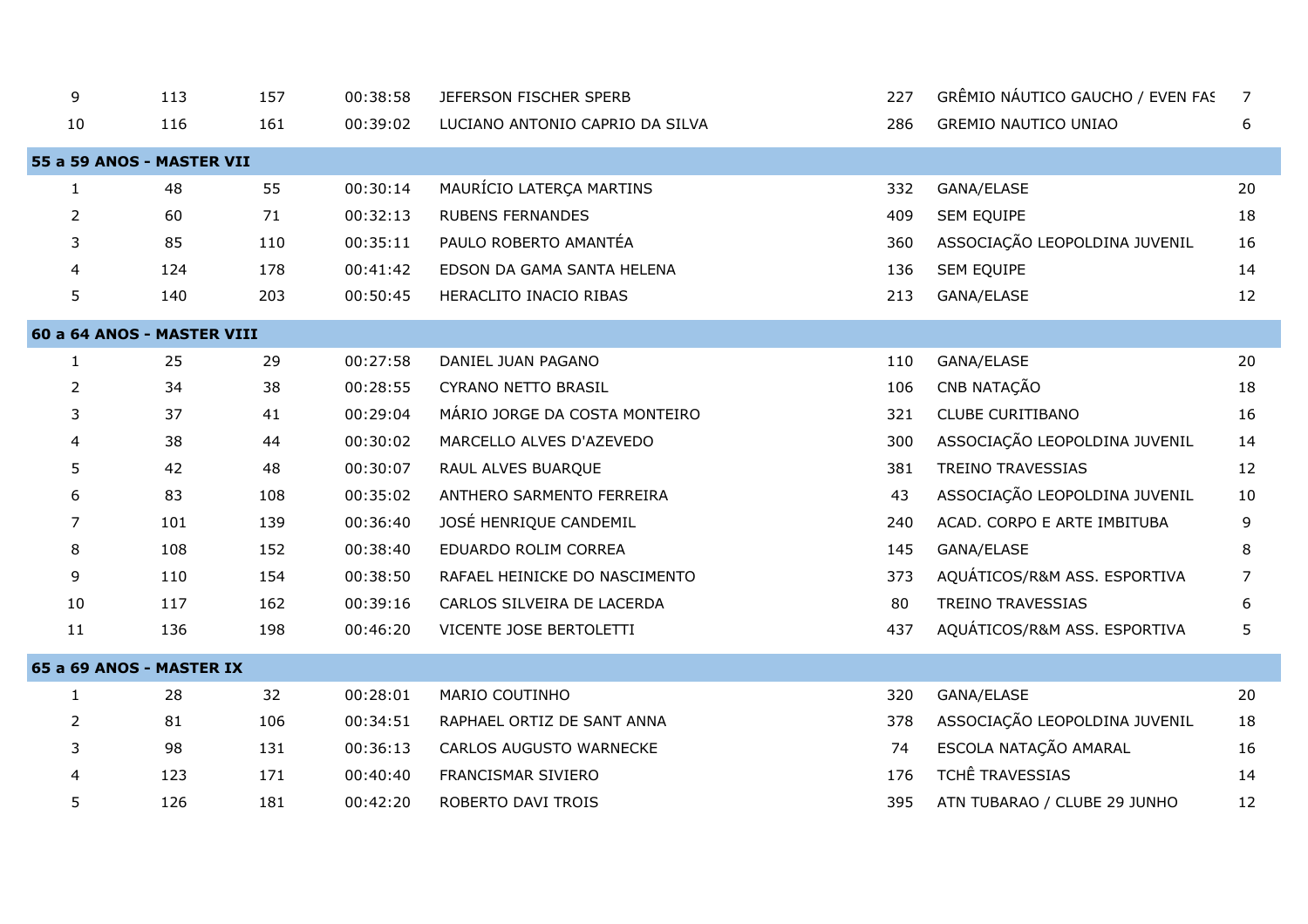| 6                     | 129 | 186 | 00:42:54 | SILVIO LUIZ RANGEL HOLDERBAUM    | 418 | AQUÁTICOS/R&M ASS. ESPORTIVA | 10 |
|-----------------------|-----|-----|----------|----------------------------------|-----|------------------------------|----|
|                       | 135 | 196 | 00:46:10 | JOVANIL ROSA IANO                | 245 | GANA/ELASE                   | 9  |
| 8                     | 142 | 206 | 00:57:28 | DUARTE GARCIA                    | 131 | ATN TUBARAO / CLUBE DE CAMPO | 8  |
| 70+ ANOS - MASTER X   |     |     |          |                                  |     |                              |    |
|                       | 68  | 80  | 00:33:01 | ERNESTO RICARDO THOEN            | 154 | <b>GREMIO ATIRADORES</b>     | 20 |
|                       | 133 | 194 | 00:45:21 | LUIZ FERNANDO RODRIGUES PORTINHO | 294 | LAS LUNAS AGUAS ABERTAS      | 18 |
| <b>PCD - ABSOLUTO</b> |     |     |          |                                  |     |                              |    |
|                       | 78  | 98  | 00:34:37 | ANDERSON LUIS MOY - PCD          | 34  | APAN CONCÓRDIA / LIFE CT     | 20 |
|                       | 143 | 209 | 01:06:45 | JOSE VALCIR DE SOUSA - PCD       | 244 | GANA/ELASE                   | 18 |

#### **3.000M - FEMININO**

| <b>CATEGORIA</b>         | <b>NAIPE</b>   | <b>GERAL</b> | <b>TEMPO</b> | <b>NOME</b>                    | <b>N°</b> | <b>EQUIPE</b>                | <b>PTS</b> |
|--------------------------|----------------|--------------|--------------|--------------------------------|-----------|------------------------------|------------|
| <b>GERAL</b>             |                |              |              |                                |           |                              |            |
|                          | $\mathbf{1}$   | 12           | 00:49:15     | ANNA JULIA SCARPARI HATSCHBACH | 180       | <b>CLUBE CURITIBANO</b>      | 30         |
| $\overline{\phantom{0}}$ | 2              | 14           | 00:50:13     | GABRIELE CASAGRANDE DOS SANTOS | 185       | JOINVILLE NATAÇÃO            | 28         |
|                          | 3              | 15           | 00:50:16     | JULIANA SEIXAS PILOTTO         | 252       | <b>CLUBE CURITIBANO</b>      | 26         |
|                          | $\overline{4}$ | 20           | 00:51:00     | ANGELA FIELDMAN                | 40        | <b>TREINO TRAVESSIAS</b>     | 24         |
|                          | 5 <sup>1</sup> | 32           | 00:54:06     | PAULA BIEDERMANN MARIANTE      | 357       | <b>GREMIO NAUTICO UNIAO</b>  | 22         |
| 10 a 13 ANOS - INFANTIL  |                |              |              |                                |           |                              |            |
|                          |                |              |              |                                |           |                              |            |
|                          | 16             | 81           | 01:03:49     | LAURA TEIXEIRA ROST            | 263       | ACAD. PEIXINHO AZUL          | 20         |
| 14 a 16 ANOS - JUVENIL   |                |              |              |                                |           |                              |            |
|                          | 27             | 99           | 01:08:55     | ISABELA COLOSSI MENDES         | 218       | ATN TUBARAO / CLUBE DE CAMPO | 20         |
| $\overline{2}$           | 30             | 107          | 01:11:16     | AMANDA TEIXEIRA ROST           | 25        | ACAD. PEIXINHO AZUL          | 18         |
| 20 a 24 ANOS - SENIOR    |                |              |              |                                |           |                              |            |
|                          |                |              |              |                                |           |                              |            |
|                          | 33             | 115          | 01:16:50     | MARINA FREITAS BORDIGNON       | 319       | MEDLEY ACADEMIA              | 20         |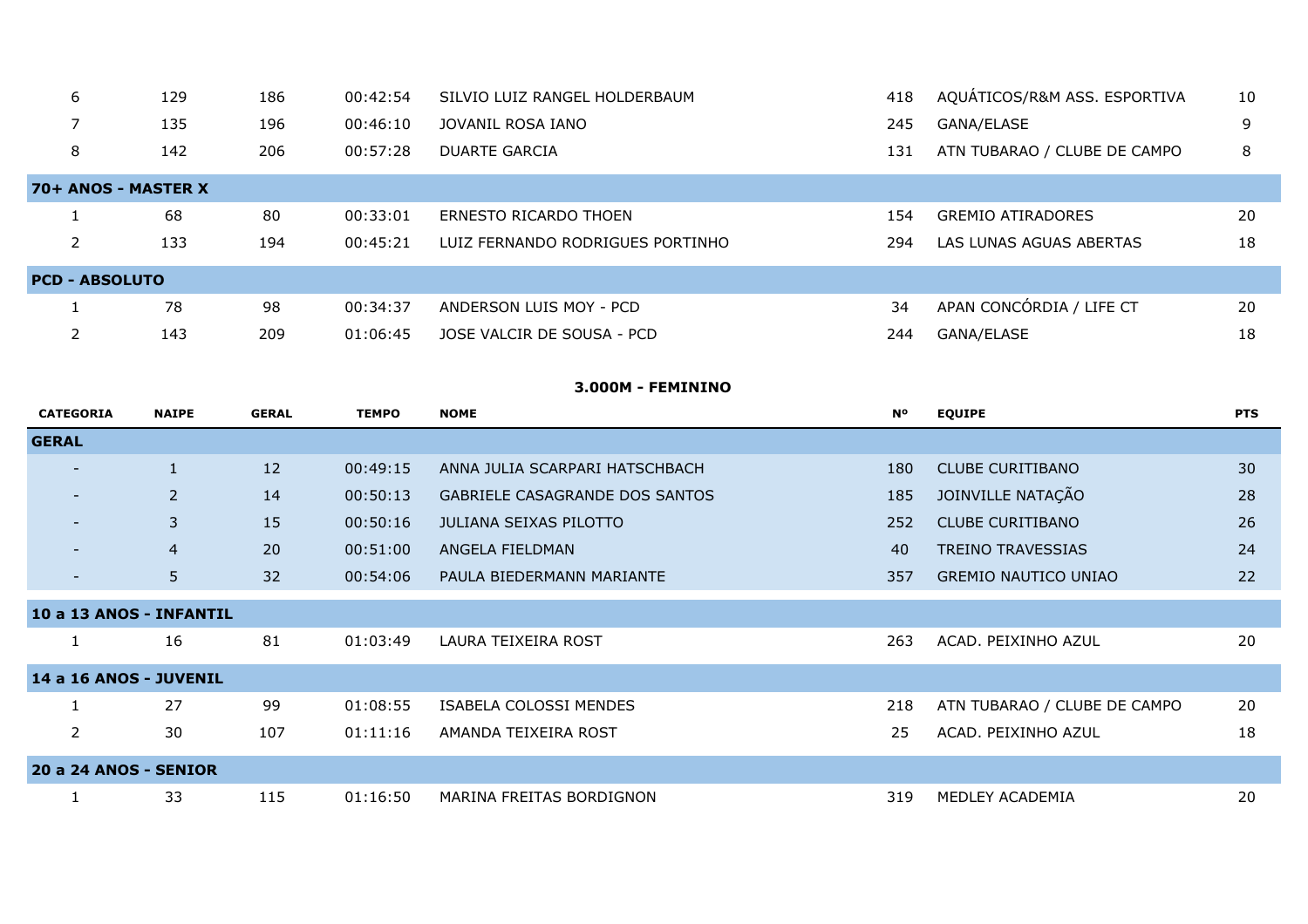|                | 25 a 29 ANOS - MASTER I   |     |          |                                     |     |                              |    |
|----------------|---------------------------|-----|----------|-------------------------------------|-----|------------------------------|----|
| $\mathbf{1}$   | 29                        | 102 | 01:09:47 | ANA ELISA VIANNA MAGALHÃES          | 29  | <b>CLUBE CURITIBANO</b>      | 20 |
|                | 30 a 34 ANOS - MASTER II  |     |          |                                     |     |                              |    |
| 1              | $\overline{7}$            | 34  | 00:54:08 | ALINE LORUSSO BUSSE                 | 20  | <b>CLUBE CURITIBANO</b>      | 20 |
| $\overline{2}$ | 12                        | 70  | 01:01:23 | MARIANA COLIN STELZNER              | 316 | <b>TREINO TRAVESSIAS</b>     | 18 |
|                | 35 a 39 ANOS - MASTER III |     |          |                                     |     |                              |    |
| $\mathbf{1}$   | 18                        | 88  | 01:05:36 | ALINE LOURENÇO                      | 21  | VAFTRI GAROPABA              | 20 |
| $\overline{2}$ | 24                        | 95  | 01:07:28 | ROSIANE ALVES DA SILVA              | 408 | AQUÁTICOS/R&M ASS. ESPORTIVA | 18 |
| 3              | 32                        | 114 | 01:15:58 | GISEL ANDREA LONCOMAN               | 189 | COMMANDOS                    | 16 |
| 4              | 34                        | 118 | 01:19:02 | CAROLINA GALVÃO DE CARVALHO         | 84  | ARGEU MORMAII                | 14 |
| 5              | 38                        | 125 | 01:31:35 | CLÁUDIA SAMPAIO PIRES               | 98  | VAFTRI GAROPABA              | 12 |
|                | 40 a 44 ANOS - MASTER IV  |     |          |                                     |     |                              |    |
| $\mathbf{1}$   | 6                         | 33  | 00:54:07 | <b>CINARA PALHARES</b>              | 92  | <b>TREINO TRAVESSIAS</b>     | 20 |
| $\overline{2}$ | 9                         | 62  | 00:59:35 | <b>CAROLINA BASGAL</b>              | 83  | <b>CLUBE CURITIBANO</b>      | 18 |
| 3              | 13                        | 72  | 01:01:56 | <b>MAGALI COSTA</b>                 | 298 | AQUÁTICOS/R&M ASS. ESPORTIVA | 16 |
| 4              | 19                        | 89  | 01:05:57 | CAMILA TAGLIANI                     | 70  | <b>MENUCI</b>                | 14 |
| 5              | 21                        | 92  | 01:07:05 | CLAUDIA REGINA SCAVAZZA MUNHOZ      | 97  | <b>CLUBE CURITIBANO</b>      | 12 |
| 6              | 23                        | 94  | 01:07:27 | Alessandra Medeiros                 | 8   | VAFTRI GAROPABA              | 10 |
| $\overline{7}$ | 25                        | 96  | 01:07:29 | CAMILA CASTROVIEJO DA SILVA RIBEIRO | 68  | <b>TREINO TRAVESSIAS</b>     | 9  |
| 8              | 28                        | 100 | 01:09:00 | <b>TATIANA REIS</b>                 | 424 | TREINO TRAVESSIAS            | 8  |
|                | 45 a 49 ANOS - MASTER V   |     |          |                                     |     |                              |    |
| 1              | 8                         | 55  | 00:57:58 | <b>BLESSANE LIPSKI</b>              | 63  | <b>GREMIO NAUTICO UNIAO</b>  | 20 |
| $\overline{2}$ | 11                        | 65  | 01:00:05 | LETICIA FLECK WIRTH                 | 271 | <b>GREMIO NAUTICO UNIAO</b>  | 18 |
| 3              | 17                        | 82  | 01:03:55 | FERNANDA TEREZINHA VIEIRA           | 168 | TRAVESSIAS DA ILHA           | 16 |
| 4              | 31                        | 111 | 01:11:40 | FABIANA ANDREA CHEIK MORAES         | 158 | <b>GREMIO NAUTICO UNIAO</b>  | 14 |
| 5              | 40                        | 128 | 01:36:05 | <b>SIMONE NOGARA</b>                | 419 | VEN - VALE EUROPEU NATAÇÃO   | 12 |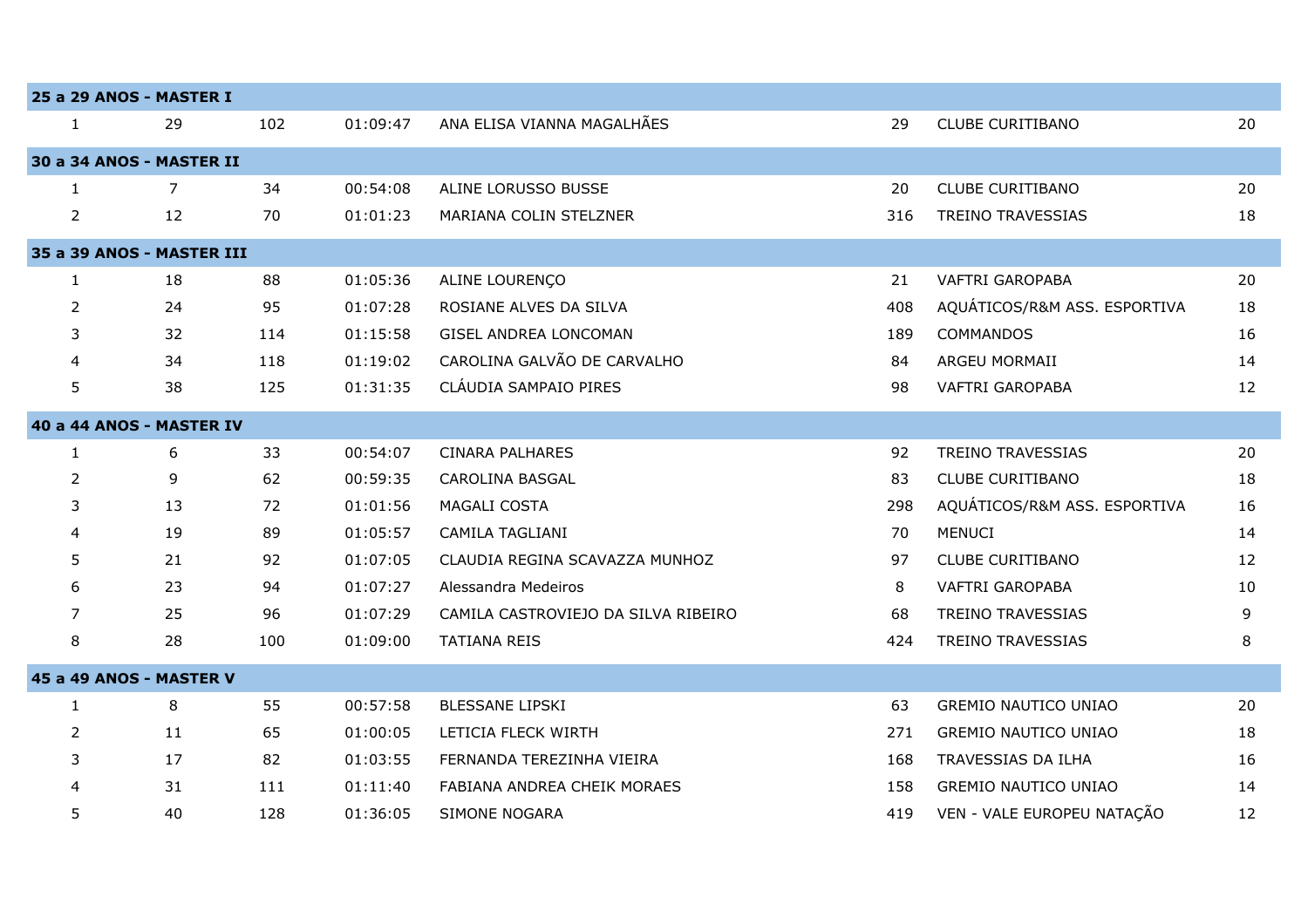| 50 a 54 ANOS - MASTER VI   |    |     |          |                              |     |                               |    |
|----------------------------|----|-----|----------|------------------------------|-----|-------------------------------|----|
|                            | 15 | 80  | 01:03:10 | JANDIRA GUENKA PALMA         | 225 | <b>TREINO TRAVESSIAS</b>      | 20 |
| $\overline{2}$             | 20 | 91  | 01:06:13 | DANIELA STIEBLER             | 114 | TREINO TRAVESSIAS             | 18 |
| 3                          | 22 | 93  | 01:07:23 | CLAUDIA DONINI               | 96  | LAS LUNAS / TREINO TRAVESSIAS | 16 |
| 55 a 59 ANOS - MASTER VII  |    |     |          |                              |     |                               |    |
|                            | 10 | 63  | 01:00:02 | CRISTIANE DONINI             | 102 | LAS LUNAS AGUAS ABERTAS       | 20 |
| $\overline{2}$             | 14 | 74  | 01:02:32 | NILCEIA COSTA NUNES          | 347 | <b>GPA ASSESSORIA</b>         | 18 |
| 3                          | 26 | 97  | 01:07:30 | LONISE GERSTNER              | 275 | <b>GREMIO NAUTICO UNIAO</b>   | 16 |
| 4                          | 35 | 119 | 01:21:08 | <b>CARMEN LUCIA TAVARES</b>  | 81  | <b>GREMIO NAUTICO UNIAO</b>   | 14 |
| 60 a 64 ANOS - MASTER VIII |    |     |          |                              |     |                               |    |
|                            | 36 | 120 | 01:21:40 | MARIA ELIZABETH PEDRI SICURO | 312 | LAS LUNAS AGUAS ABERTAS       | 20 |
| $\overline{2}$             | 37 | 123 | 01:25:19 | RACHEL MAESTRI ADAM          | 370 | <b>GREMIO NAUTICO UNIAO</b>   | 18 |
| 3                          | 39 | 126 | 01:31:38 | NEUSA MARIA SULZBACH WEBER   | 346 | <b>RAIA SUL</b>               | 16 |

## **3.000M - MASCULINO**

| <b>CATEGORIA</b>         | <b>NAIPE</b>   | <b>GERAL</b>   | <b>TEMPO</b> | <b>NOME</b>                   | <b>N°</b> | <b>EQUIPE</b>                 | <b>PTS</b> |
|--------------------------|----------------|----------------|--------------|-------------------------------|-----------|-------------------------------|------------|
| <b>GERAL</b>             |                |                |              |                               |           |                               |            |
| $\sim$                   |                |                | 00:43:03     | KASSIUS VARGAS PRESTES        | 257       | <b>CAIXEIROS VIAJANTES</b>    | 30         |
| $\overline{\phantom{0}}$ | $\overline{2}$ | $\overline{2}$ | 00:43:16     | <b>EDUARDO MARQUES</b>        | 141       | <b>GERACAO AGUA</b>           | 28         |
| $\sim$                   | 3              | 3              | 00:43:33     | <b>GUSTAVO VOLKART</b>        | 206       | ASSOCIAÇÃO LEOPOLDINA JUVENIL | 26         |
|                          | $\overline{4}$ | $\overline{4}$ | 00:45:01     | HENRIQUE NASCIMENTO ABIB      | 212       | PERSONAL IMBITUBA             | 24         |
| $\overline{\phantom{0}}$ | 5 <sup>5</sup> | 5              | 00:46:22     | <b>RAFAEL MATOS SCHEUER</b>   | 376       | POWER ASS. ESPORTIVA          | 22         |
| 10 a 13 ANOS - INFANTIL  |                |                |              |                               |           |                               |            |
|                          | 10             | 10             | 00:48:52     | HARIEL RAMADAN MOHAMED        | 208       | ITAMIRIM NOVOS CIELOS         | 20         |
| 17 a 19 ANOS - JUNIOR    |                |                |              |                               |           |                               |            |
|                          | 38             | 45             | 00:56:09     | PEDRO MANOEL MOREIRA DA SILVA | 366       | ACAD. PEIXINHO AZUL           | 20         |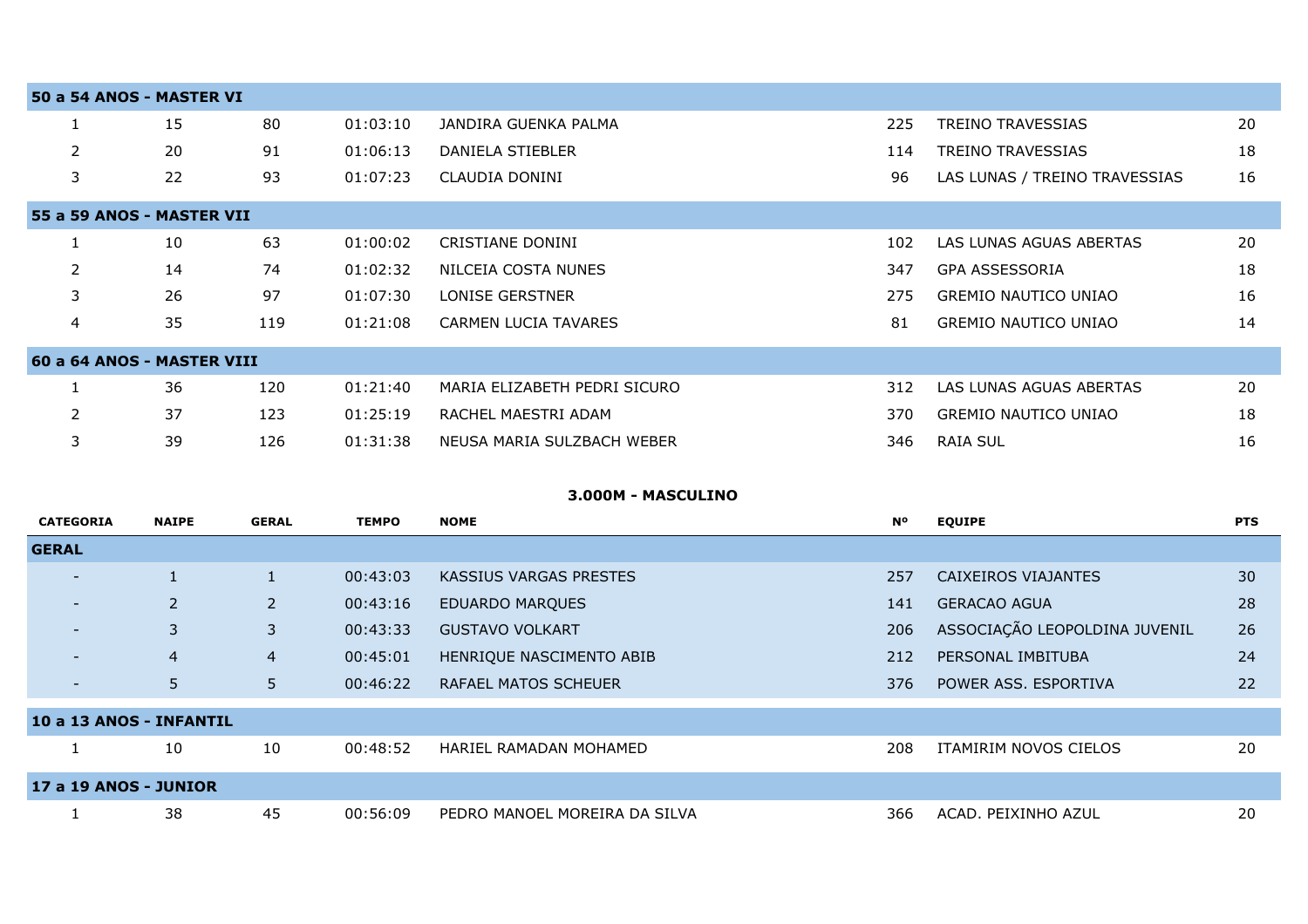| 20 a 24 ANOS - SENIOR |                           |                |          |                                 |     |                              |    |
|-----------------------|---------------------------|----------------|----------|---------------------------------|-----|------------------------------|----|
| $\mathbf{1}$          | 55                        | 66             | 01:00:22 | GABRIEL RESUN GOMES DA SILVA    | 182 | PAULA RAMOS ESPORTE CLUBE    | 20 |
|                       | 25 a 29 ANOS - MASTER I   |                |          |                                 |     |                              |    |
| 1                     | 48                        | 56             | 00:58:17 | ALBERTO GUSTAVO TESSMANN        | 6   | MEDLEY ACADEMIA              | 20 |
| $\overline{2}$        | 87                        | 124            | 01:26:30 | MATHEUS CENTENARO               | 327 | MEDLEY ACADEMIA              | 18 |
|                       | 30 a 34 ANOS - MASTER II  |                |          |                                 |     |                              |    |
| $\mathbf{1}$          | 12                        | 13             | 00:49:21 | <b>GUILHERME MARI</b>           | 195 | <b>VAFTRI GAROPABA</b>       | 20 |
| $\overline{2}$        | 20                        | 24             | 00:52:17 | <b>KIM FELDMANN</b>             | 260 | <b>TREINO TRAVESSIAS</b>     | 18 |
| 3                     | 61                        | 75             | 01:02:34 | ÂNGELO DE SOUZA AUGUSTO         | 41  | CAIXEIROS VIAJANTES          | 16 |
| 4                     | 65                        | 79             | 01:03:07 | Diogo Tesche                    | 355 | SEM EQUIPE                   | 14 |
| 5                     | 69                        | 86             | 01:05:30 | GILMAR AMARAL DE LIMA           | 187 | POWER ASS. ESPORTIVA         | 12 |
| 6                     | 70                        | 87             | 01:05:31 | THIAGO VIDEIRO SCHMITT          | 431 | SEM EQUIPE                   | 10 |
|                       | 35 a 39 ANOS - MASTER III |                |          |                                 |     |                              |    |
| $\mathbf{1}$          | 13                        | 16             | 00:50:22 | FILIPE FERNANDES BAPTISTA       | 171 | <b>CLUBE CURITIBANO</b>      | 20 |
| $\overline{2}$        | 23                        | 27             | 00:53:21 | DIEGO THETINSKI RODRIGUES       | 123 | <b>GERACAO AGUA</b>          | 18 |
| 3                     | 24                        | 28             | 00:53:38 | ALEX SNEIDER IABRUDE            | 12  | TREINO TRAVESSIAS            | 16 |
| 4                     | 35                        | 42             | 00:54:51 | LUCAS FIGUEIREDO                | 279 | <b>MENUCI</b>                | 14 |
| 5                     | 41                        | 48             | 00:56:29 | ANDRE CASTOLDI BORTOLINI        | 35  | <b>GERACAO AGUA</b>          | 12 |
| 6                     | 53                        | 61             | 00:59:23 | MATEUS MARQUES TISOTT           | 325 | CAIXEIROS VIAJANTES          | 10 |
| 7                     | 63                        | 77             | 01:03:04 | ÉDILER CARDOSO GONÇALVES        | 133 | ATN TUBARAO / CLUBE DE CAMPO | 9  |
| 8                     | 66                        | 83             | 01:04:49 | MAURICIO FUTRYK BOHN            | 331 | <b>GREMIO NAUTICO UNIAO</b>  | 8  |
| 9                     | 72                        | 98             | 01:07:34 | <b>SAMUEL IAHN</b>              | 411 | IRONMIND                     | 7  |
| 10                    | 79                        | 109            | 01:11:34 | FERNANDO SAMPERT                | 170 | <b>GREMIO NAUTICO UNIAO</b>  | 6  |
| 11                    | 81                        | 112            | 01:12:36 | LUIZ ARTHUR DUARTE NUNES        | 293 | SÓ GURI BOM                  | 5  |
|                       | 40 a 44 ANOS - MASTER IV  |                |          |                                 |     |                              |    |
| $\mathbf{1}$          | 7                         | $\overline{7}$ | 00:46:53 | GUILHERME WOLFFENBÜTTEL MARIATH | 198 | TREINO TRAVESSIAS            | 20 |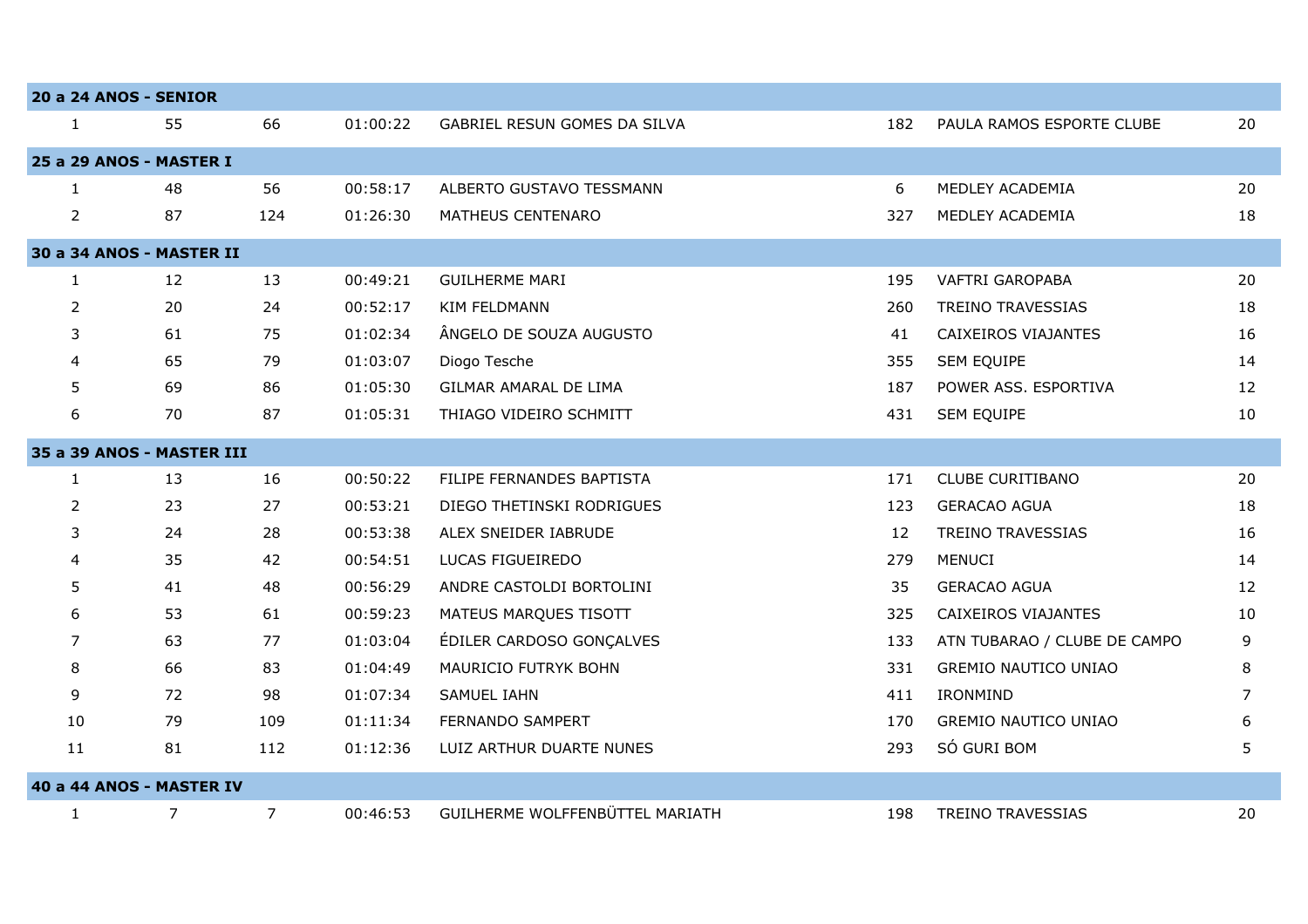| $\overline{2}$          | 8  | 8   | 00:47:03 | BERNARDO DE CASTRO WANDERLEY             | 60  | <b>CLUBE CURITIBANO</b>            | 18 |
|-------------------------|----|-----|----------|------------------------------------------|-----|------------------------------------|----|
| 3                       | 9  | 9   | 00:47:12 | LEONEL TESCH FORMIGA                     | 268 | <b>GREMIO NAUTICO UNIAO</b>        | 16 |
|                         | 21 | 25  | 00:52:18 | <b>GUSTAVO RICARDO SCHUTZ</b>            | 205 | POWER ASS. ESPORTIVA               | 14 |
| 5                       | 39 | 46  | 00:56:10 | LEANDRO DE MARCO DOMINGUES               | 267 | <b>GERACAO AGUA</b>                | 12 |
| 6                       | 44 | 51  | 00:57:03 | MARCONI SARAIVA DANTAS                   | 307 | ATN TUBARAO / CLUBE 29 JUNHO / ATI | 10 |
| 7                       | 51 | 59  | 00:59:21 | <b>CESAR GUEDES FERNANDES</b>            | 89  | <b>GERACAO AGUA</b>                | 9  |
| 8                       | 54 | 64  | 01:00:05 | VITOR ALEXANDRE ZILZ                     | 444 | GANA/ELASE                         | 8  |
| 9                       | 56 | 67  | 01:00:59 | HENRIQUE GERHARD                         | 211 | <b>GRÊMIO ATIRADORES</b>           | 7  |
| 10                      | 58 | 69  | 01:01:23 | SANTIAGO BUTIÁ                           | 413 | COMMANDOS   BUTIÁ                  | 6  |
| 11                      | 67 | 84  | 01:05:12 | JOEL ARANTES DE BEM JUNIOR               | 235 | <b>COMMANDOS</b>                   | 5. |
| 12                      | 71 | 90  | 01:06:05 | EDUARDO ZUBARAN                          | 147 | <b>GERACAO AGUA</b>                |    |
| 13                      | 75 | 104 | 01:10:25 | DIEGO NEQUESAURT                         | 122 | VAFTRI GAROPABA                    | 3  |
| 45 a 49 ANOS - MASTER V |    |     |          |                                          |     |                                    |    |
| $\mathbf{1}$            | 6  | 6   | 00:46:41 | <b>GUSTAVO OBROSLAK SALDO</b>            | 203 | <b>CLUBE CURITIBANO</b>            | 20 |
| 2                       | 17 | 21  | 00:51:27 | ALEXANDRE DO AMARAL GUERRA               | 15  | APAN CONCÓRDIA / MARLEY SAÚDE E    | 18 |
| 3                       | 19 | 23  | 00:52:03 | MICAEL RAMALHO MENDES                    | 335 | <b>GERACAO AGUA</b>                | 16 |
| 4                       | 25 | 29  | 00:53:41 | EDUARDO SOVIERZOSKI                      | 146 | <b>CLUBE CURITIBANO</b>            | 14 |
| 5                       | 34 | 41  | 00:54:50 | RAFAEL BRUM DIAS                         | 371 | SEM EQUIPE                         | 12 |
| 6                       | 36 | 43  | 00:55:17 | ERNANI TOSCANI                           | 153 | IRONMIND                           | 10 |
| 7                       | 37 | 44  | 00:56:08 | WILSON ISFER FILHO                       | 450 | <b>CLUBE CURITIBANO</b>            | 9  |
| 8                       | 42 | 49  | 00:56:30 | VALDINEI DE MELO                         | 432 | GANA/ELASE                         | 8  |
| 9                       | 47 | 54  | 00:57:09 | <b>HAMILTON MALFUSSI</b>                 | 207 | TRAVESSIAS DA ILHA                 | 7  |
| 10                      | 49 | 57  | 00:59:19 | RENATO ARANHA DE ARAUJO                  | 387 | TREINO TRAVESSIAS                  | 6  |
| 11                      | 50 | 58  | 00:59:20 | RAFAEL FREITAS PADILHA                   | 372 | ACAD. PEIXINHO AZUL                | 5  |
| 12                      | 60 | 73  | 01:02:29 | DANIEL SEARA SCHLICHTING                 | 112 | POWER ASS. ESPORTIVA               | 4  |
| 13                      | 62 | 76  | 01:03:03 | LEANDRO AVEIRO TOTTI                     | 266 | AQUÁTICOS/R&M ASS. ESPORTIVA       | 3  |
| 14                      | 64 | 78  | 01:03:06 | FRANCISCO JOSE MARSHALL DA MATTA BALDINI | 175 | <b>TREINO TRAVESSIAS</b>           | 2  |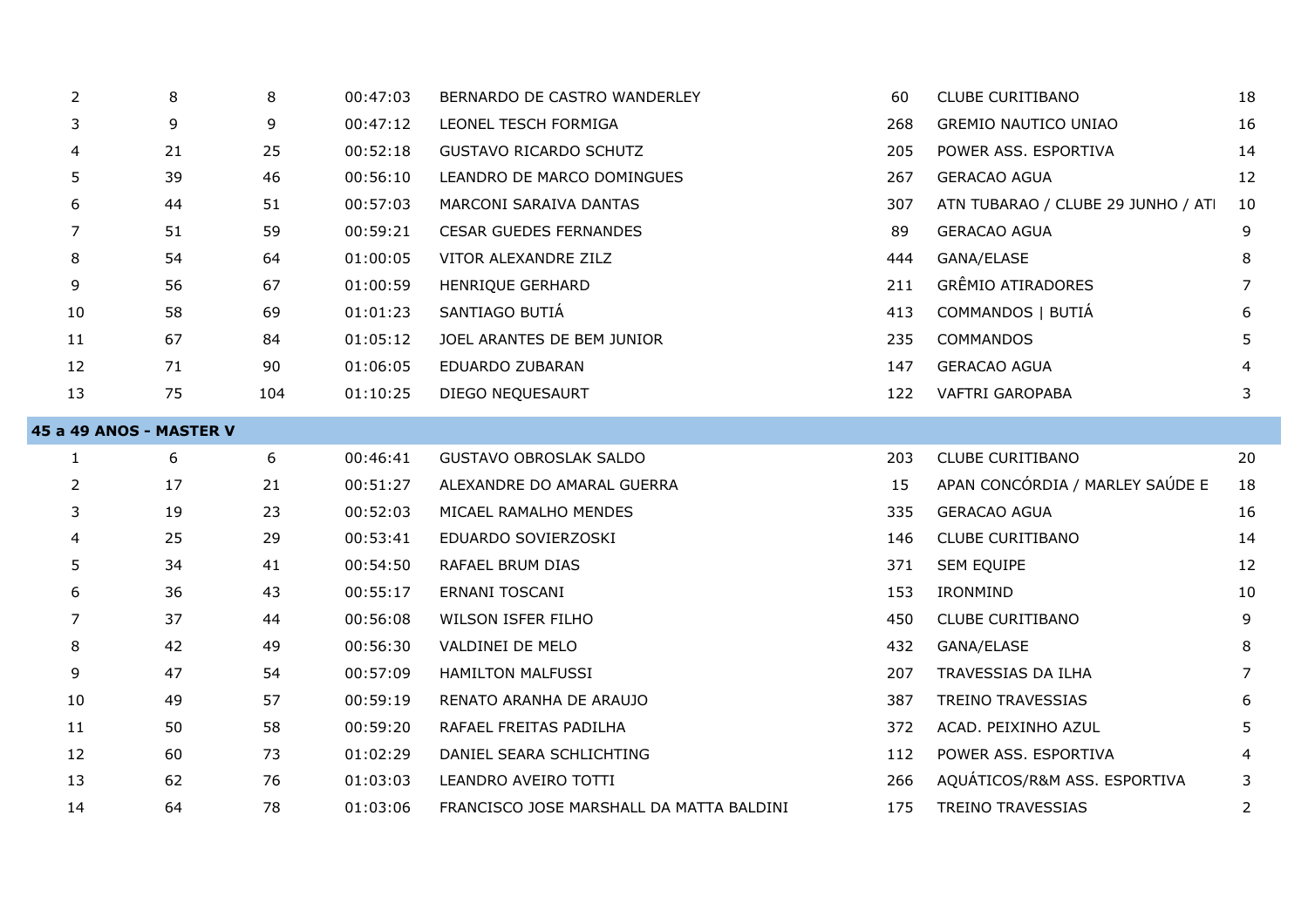| 15                        | 78                         | 108 | 01:11:27 | LUCIANO CARRASCO FALAVINHA SOUZA    | 287 | <b>CLUBE CURITIBANO</b>          | 1  |  |  |  |  |  |
|---------------------------|----------------------------|-----|----------|-------------------------------------|-----|----------------------------------|----|--|--|--|--|--|
| 50 a 54 ANOS - MASTER VI  |                            |     |          |                                     |     |                                  |    |  |  |  |  |  |
| $\mathbf{1}$              | 14                         | 17  | 00:50:23 | CARLOS LEONARDO MARINONI            | 79  | CLUBE CURITIBANO                 | 20 |  |  |  |  |  |
| 2                         | 28                         | 35  | 00:54:44 | CARLOS ALBERTO H CHOINSKI           | 71  | SWIMEX                           | 18 |  |  |  |  |  |
| 3                         | 29                         | 36  | 00:54:45 | RICARDO COSTANZI                    | 390 | <b>TREINO TRAVESSIAS</b>         | 16 |  |  |  |  |  |
| 4                         | 31                         | 38  | 00:54:47 | MARCOS VINICIUS CAVICHIOLO BUSSMANN | 308 | CLUBE CURITIBANO                 | 14 |  |  |  |  |  |
| 5                         | 46                         | 53  | 00:57:05 | GABRIEL DE OLIVEIRA XAVIER          | 179 | ASSOCIAÇÃO LEOPOLDINA JUVENIL    | 12 |  |  |  |  |  |
| 6                         | 68                         | 85  | 01:05:24 | <b>VERNER SCHMIDT</b>               | 436 | MEDLEY ACADEMIA                  | 10 |  |  |  |  |  |
| 7                         | 76                         | 105 | 01:10:26 | MARCIO RAFAEL MORAES WEBER          | 305 | <b>GERACAO AGUA</b>              | 9  |  |  |  |  |  |
| 8                         | 77                         | 106 | 01:10:31 | JEFERSON FISCHER SPERB              | 227 | GRÊMIO NÁUTICO GAUCHO / EVEN FAS | 8  |  |  |  |  |  |
| 9                         | 88                         | 127 | 01:31:50 | ALEX SANDRO RODRIGUES MADRUGA       | 11  | <b>VAFTRI GAROPABA</b>           | 7  |  |  |  |  |  |
| 55 a 59 ANOS - MASTER VII |                            |     |          |                                     |     |                                  |    |  |  |  |  |  |
| $\mathbf{1}$              | 11                         | 11  | 00:49:03 | DECIO MARTINS COSTA NETO            | 119 | ASSOCIAÇÃO LEOPOLDINA JUVENIL    | 20 |  |  |  |  |  |
| $\overline{2}$            | 15                         | 18  | 00:50:35 | JOSÉ RICARDO CORREA PORTELA         | 243 | <b>CLUBE CURITIBANO</b>          | 18 |  |  |  |  |  |
| 3                         | 16                         | 19  | 00:50:42 | SÉRGIO CHIESA                       | 415 | <b>CLUBE CURITIBANO</b>          | 16 |  |  |  |  |  |
| 4                         | 18                         | 22  | 00:51:49 | JOSÉ LUÍZ AMORIM JÚNIOR             | 241 | <b>GREMIO NAUTICO UNIAO</b>      | 14 |  |  |  |  |  |
| 5                         | 26                         | 30  | 00:53:50 | MÁRCIO GOBBO COSTA                  | 304 | <b>CLUBE CURITIBANO</b>          | 12 |  |  |  |  |  |
| 6                         | 33                         | 40  | 00:54:49 | ALEXANDRE BACELLAR RAUPP            | 13  | GANA/ELASE                       | 10 |  |  |  |  |  |
| 7                         | 40                         | 47  | 00:56:28 | <b>EVALDO BELLOC NUNES</b>          | 155 | <b>TREINO TRAVESSIAS</b>         | 9  |  |  |  |  |  |
| 8                         | 43                         | 50  | 00:56:31 | MAURÍCIO LATERÇA MARTINS            | 332 | GANA/ELASE                       | 8  |  |  |  |  |  |
| 9                         | 52                         | 60  | 00:59:22 | CARLOS EDUARDO RODRIGUES ALVES      | 76  | GANA/ELASE                       | 7  |  |  |  |  |  |
|                           | 60 a 64 ANOS - MASTER VIII |     |          |                                     |     |                                  |    |  |  |  |  |  |
| $\mathbf{1}$              | 22                         | 26  | 00:52:51 | CARLOS ANDRÉ GUIMARÃES PANGRACIO    | 72  | <b>CLUBE CURITIBANO</b>          | 20 |  |  |  |  |  |
| 2                         | 27                         | 31  | 00:54:05 | <b>RAUL WERTHER</b>                 | 383 | <b>GREMIO NAUTICO UNIAO</b>      | 18 |  |  |  |  |  |
| 3                         | 32                         | 39  | 00:54:48 | MÁRIO JORGE DA COSTA MONTEIRO       | 321 | CLUBE CURITIBANO                 | 16 |  |  |  |  |  |
| $\overline{4}$            | 45                         | 52  | 00:57:04 | RAUL ALVES BUARQUE                  | 381 | <b>TREINO TRAVESSIAS</b>         | 14 |  |  |  |  |  |